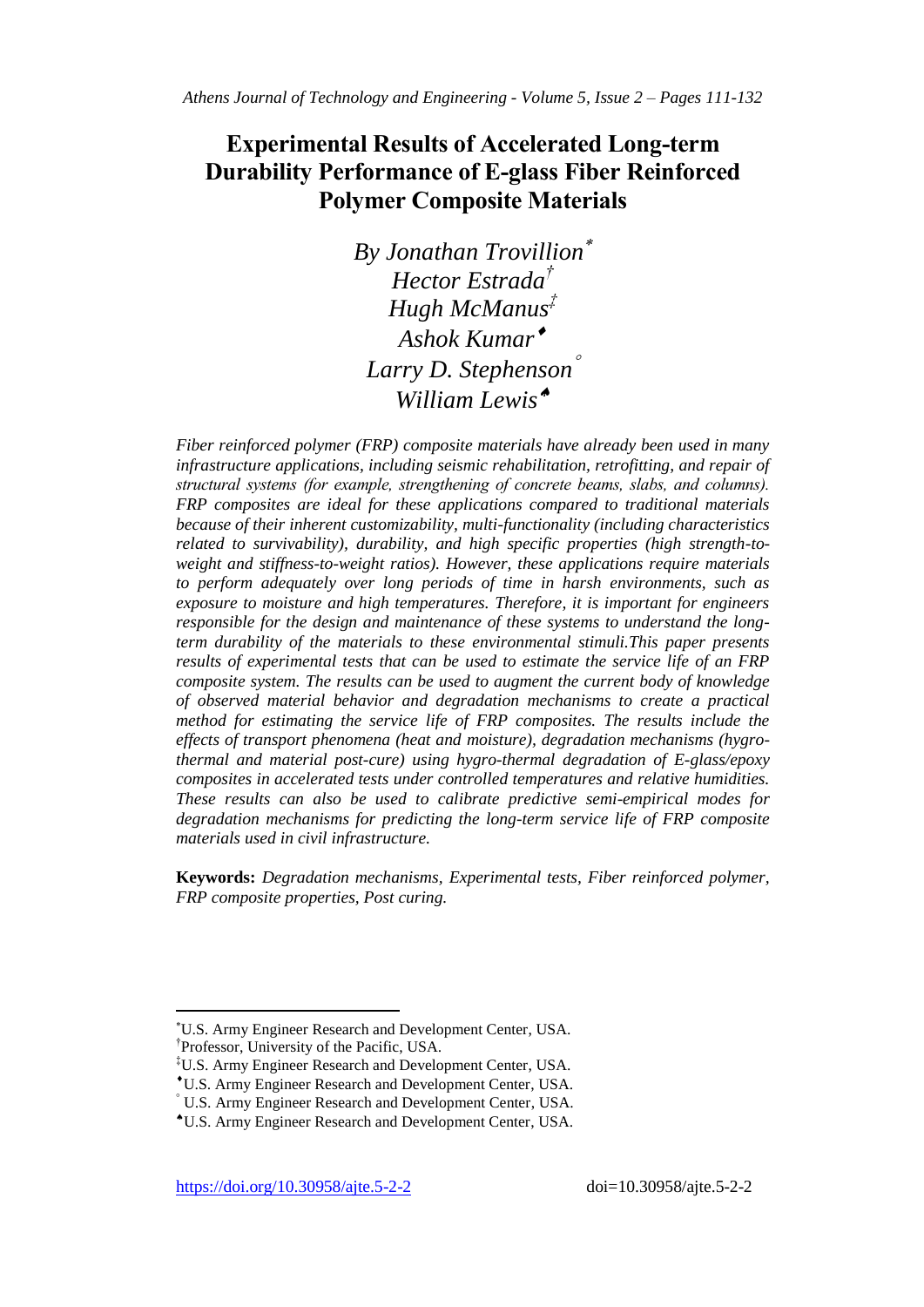### **Introduction**

Despite extensive use of advanced glass and carbon fiber reinforced polymer composites in many applications (infrastructure, sporting, and aerospace industries), reported performance of these materials on some applications important to construction are mixed. Particularly, long-term performance has been questionable in some situations; FRP materials are susceptible to strength degradation over time when exposed to environmental factors such as moisture egress in combination with prolonged exposure to elevated temperatures and/or ultraviolet (UV) radiation. In these cases, the strength loss occurs from changes at the molecular level, which is known as material aging. The focus of the work presented here is on experimental data that can be used to calibrate models for degradation mechanisms for predicting the long-term service life of FRP composite materials used in civil infrastructure.

In general, any material used in critical applications (such as strengthening of concrete beams, slabs, and columns) is expected to perform satisfactorily for long periods of time under harsh environments, which may include exposure to moisture and high temperature. Therefore, to effectively predict the service life of FRP composites a fundamental understanding of the long-term durability and performance of these materials is essential.

## **Literature Review**

Advances in composite manufacturing technology over the past decades have allowed large scale substitution (in certain sectors) of FRP composites for metallic and concrete components. The advances have been primarily a result of improved material properties due to better control of defects during processing, which led to a reduction of void content. Historically the U.S. composites industry has experienced high growth, an average rate of 6% per year from 1960 to 2008 (MacNeil, 2010). Unfortunately, the industry closely follows the business cycle, which experienced a severe recession starting in 2008, causing a drop of over 25% in composites output. Fortunately, the recovery began in 2010 and experienced a healthy growth rate through 2017; much of it in new segments of the industry. For instance, two of these industries include glass-reinforced epoxy piping for crude oil production and composite turbine components for wind energy production, where the growth is expected to be 20% per year. The current global growth forecast through 2022 is approximately 5% per year (Mazumdar, 2018). In the U.S. the compound annual growth rate is expected to be 6.6%; primarily driven by the transportation, construction, and aerospace sectors (Mazumdar, 2018), in that order.

Prior to the 2008 global economic recession, the civil construction industry was the largest user of composite materials with a volume share of nearly 30% (Mahieux, 2006). This was primarily driven by various niche applications, such as concrete reinforcing rods and tendons, wraps for seismic retrofit of columns, externally bonded reinforcement for strengthening of walls/beams/slabs, and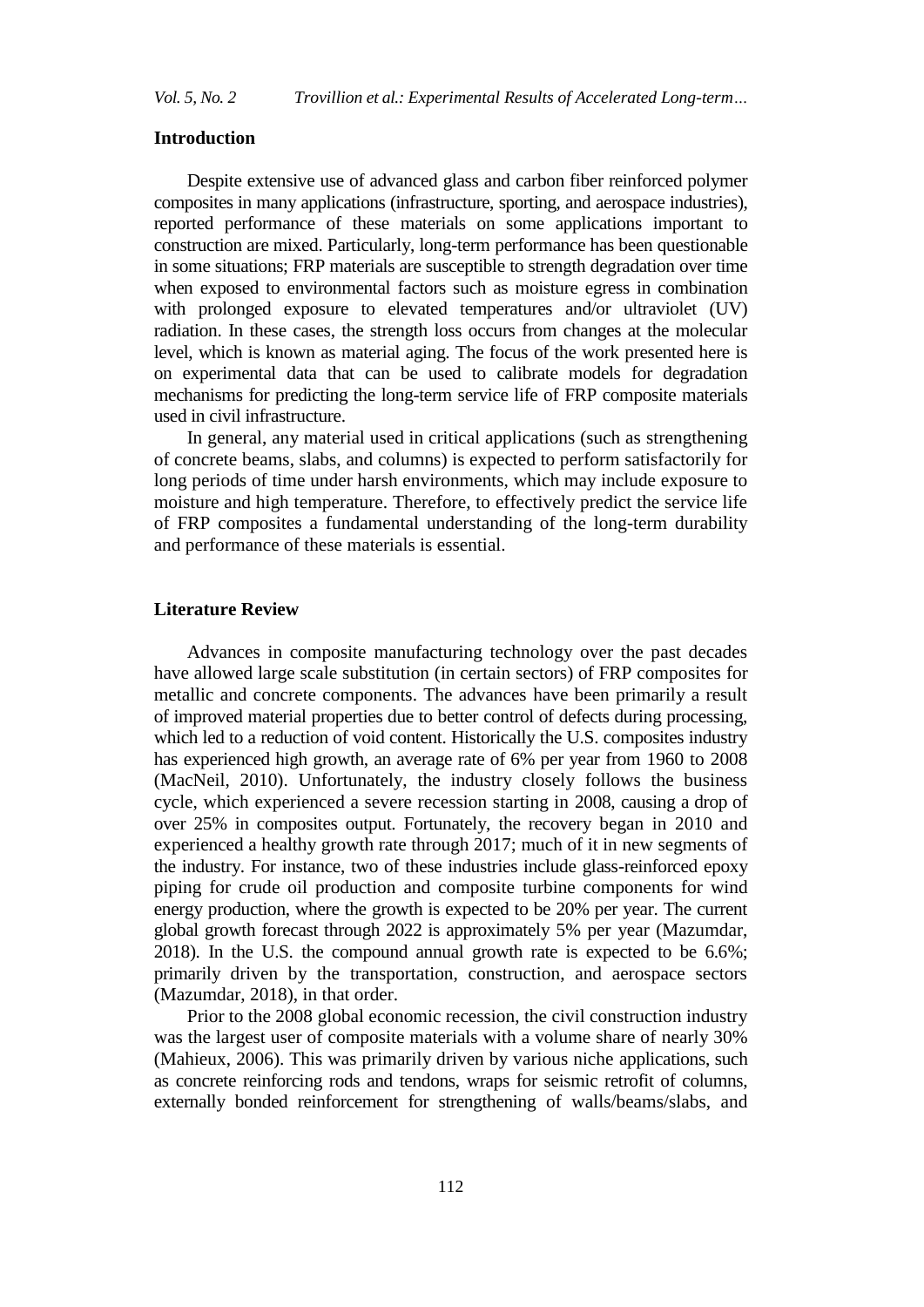composite bridge decks (Mahieux, 2006). Their use in these applications is predicated on performance attributes linked to their high specific properties (high stiffness-to-weight and strength-to-weight ratios), ease of installation in the field, potential lower system level cost, and the potential of long-term durability resulting in lower maintenance costs. Since FRP composites are still relatively unknown to practicing engineers and infrastructure systems planners, there are heightened concerns related to the overall durability of these materials; especially as related to sustained performance under harsh environmental conditions. This last issue is compounded by the lack of a comprehensive database of material durability properties and the lack of a thorough understanding of the long-term behavior of composites; particularly how durability is affected by various degradation agents. These are among the main challenges impeding widespread acceptance and implementation of these materials in civil infrastructure. With this fundamental problem resolved, practicing infrastructure engineers and designers will have the tools necessary to specify FRP composites in their designs, affording designers the opportunity to substitute composites for traditional civil infrastructure materials.

The three general categories of degradation agents that are relevant to FRP composites include: environmental (mainly temperature and moisture, also known as hygro-thermal), chemical (ionic attack, mainly oxygen and UV radiation), and mechanical (static and dynamic stress) (Foch, 1997). In this study we focus on combinations of sustained and transient thermal, hygral, and stress exposures.

Taktak et al., (2015) studied the effects of hygrothermal aging on mechanical properties of composites (yield stress, tensile strength and modulus, and total elongation. Experimental results were compared to micromechanics damage model. Arhant et al. (2016), presented results of mechanical properties test (tension and compression) for specimens aged under different humidity conditions. The purpose of the test was to use the results in a model for the effects of water diffusion in the mechanical properties of thick carbon fiber reinforced polyamide-6 composite cylinders immersed in sear water. They observed significant degradation in matrix-dominated properties.

The experimental data presented here can be used to calibrate durability models that are based on semi-empirical approaches. The data also contributes to a body of knowledge to synthesize and build on existing material behavior and degradation theories to capture major observed transport phenomena, degradation mechanisms, and mechanical behavior.

### **Experimental Program**

Specimen fabrication and preparation procedures, as well as the test methods used to obtain the material properties are based on standard specifications. The accelerated material degradation test program includes details of the exposure environments.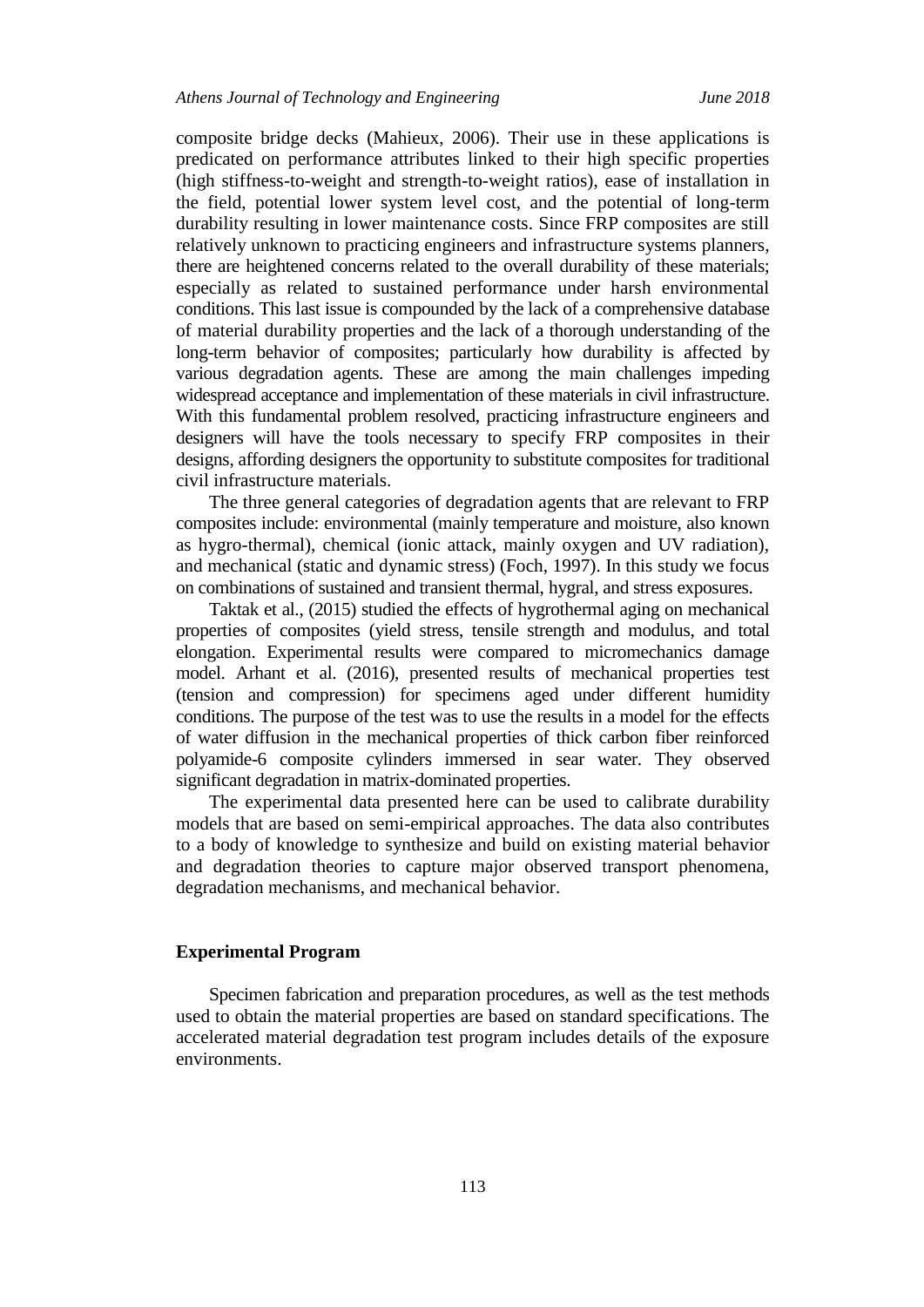*Test Plan*

The test plan included the following three different series of sets:

- 1) Preliminary series used to focus the overall test plan, and to refine fabrication and testing procedures.
- 2) High temperature series of sets to isolate the effect of thermal degradation conducted on dry specimens at elevated temperatures.
- 3) Model prediction series of sets that can be used to validate degradation model predictions.

Depending on the series, data includes sets of specimens of various geometries subjected to combinations of different temperatures, stress levels (preloaded and initially unloaded), and relative humidity conditions. The properties obtained included inter-laminar shear strength (ILSS) using shortbeam shear (SBS) tests according to ASTM D2344 standard and longitudinal and transverse properties (tensile strength and stiffness) according to ASTM D3039 standard. The SBS test is a three-point flexural test of a short, thick specimen that induces an inter-laminar shear failure.

The preliminary series include sets of specimens cut from panels fabricated using  $[0^{\circ}]_{42}$  unidirectional lay-ups prepared according to standard specifications (see Zoghi, 2014, pg. 65). Sets of specimens were tested to obtain ILSS and tensile properties at four different times; the first set was tested at time  $t_0$  and was dubbed the baseline set. Specimens requiring conditioning were tested at three exposure times, *t*1, *t*2, and *t*3, which corresponded to approximately two, four, and six weeks, respectively; as shown in Table 1. The specimens subjected to accelerated degradation at controlled temperatures (at two different temperatures, 40°C or 85°C) and relative humidity (2%, 50%, or 93%) conditions were placed in a Cincinnati Sub-Zero chamber, Model ZPH-32-1.5-H/AC (Cincinnati Sub-Zero Products Inc.). To capture the degradation effects of loading, specimens were either initially unloaded (U) or preloaded (P) to 2% of the ultimate tensile stress during hygro-thermal conditioning. Preloaded specimens were mounted on racks with springs and turnbuckles to apply the load. During environmental exposure, specimens were removed periodically at designated time intervals and subjected to mechanical (SBS or tensile) tests as listed in the test matrix shown in Table 1.

The second series of specimen sets were exposed to temperatures of 100°C, 125°C and 150°C to isolate the thermal degradation mechanism as shown in Table 2. These specimens were also conditioned in the Cincinnati Sub-Zero chamber. To produce the dry condition, the humidity control was turned off. With temperatures at and above 100 °C, it is assumed that moisture is driven out of the chamber representing a dry exposure condition. During the high temperature conditioning phase, specimens were also removed periodically at designated time intervals and subjected to SBS mechanical tests as indicated in the test matrix shown in Table 2. Preliminary results of these tests showed that the time for the material properties to stabilize under a given exposure condition significantly depends on temperature. In general, as the temperature increased, the tested property stabilized more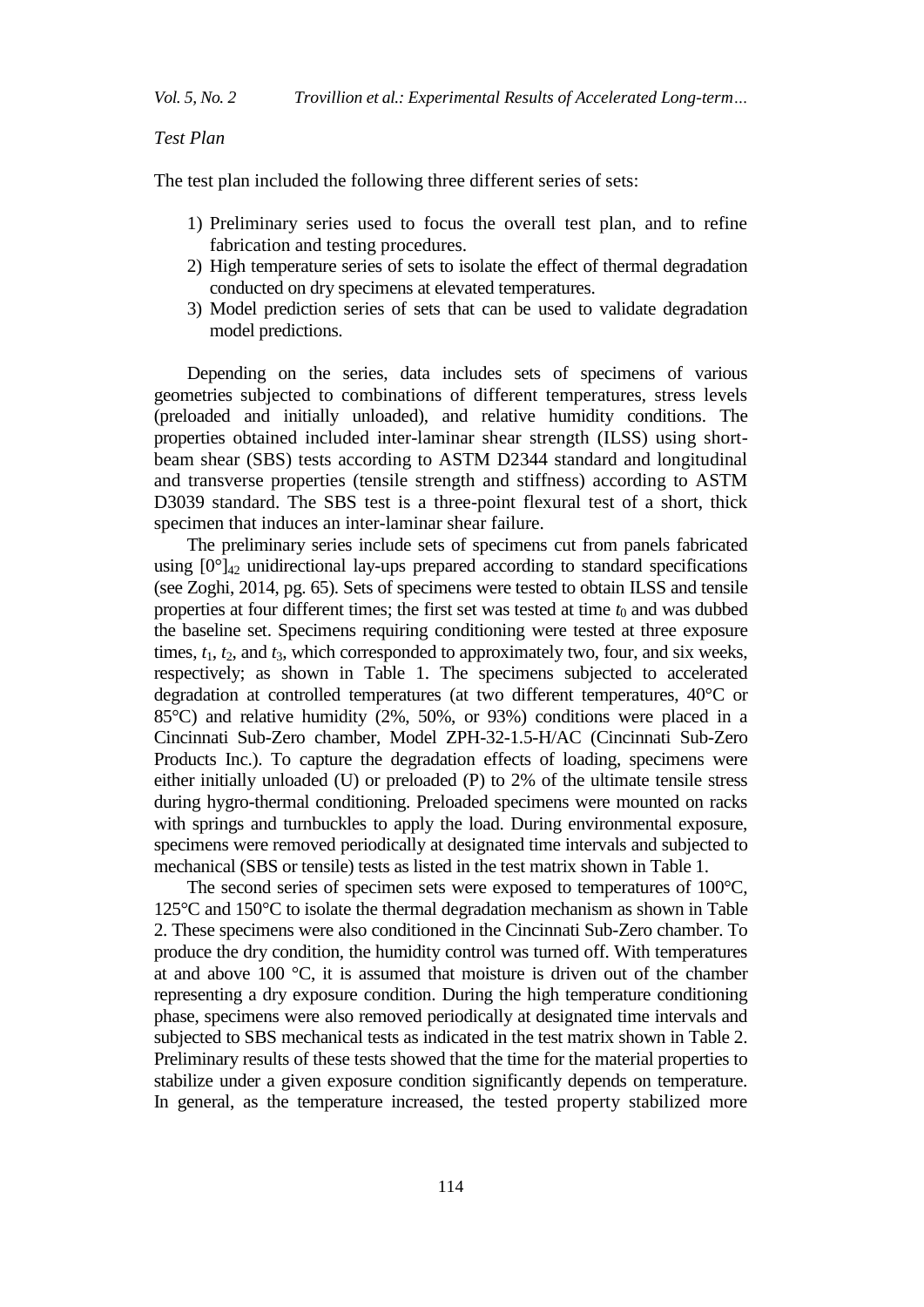quickly. This led to the decision to conduct the tests for the 150°C temperature specimens at shorter intervals than the 125°C temperature tests.

| <b>Time</b> | Layup               | <b>Specimen</b>                      |     | # of specimens tested preloaded/# of<br>specimens tested unloaded (P/U) |                  |                  |            |     |  |  |  |  |
|-------------|---------------------|--------------------------------------|-----|-------------------------------------------------------------------------|------------------|------------------|------------|-----|--|--|--|--|
| (days)      |                     |                                      |     | $40^{\circ}$ C Temp.                                                    |                  |                  | 85°C Temp. |     |  |  |  |  |
|             |                     | Relative Humidity (RH) $\rightarrow$ | 2%  | 50%                                                                     | 93%              | 2%               | 50%        | 93% |  |  |  |  |
|             | $[0^{\circ}]_{42}$  | <b>SBS</b>                           |     |                                                                         | $0/5$ (baseline) |                  |            |     |  |  |  |  |
| $t_0 = 0$   | $[90^\circ]_{42}$   | $90^\circ$<br>Tensile                |     |                                                                         |                  | $0/2$ (baseline) |            |     |  |  |  |  |
|             | $[0^{\circ}]_{42}$  | <b>SBS</b>                           | 5/5 | 5/5                                                                     | 5/5              | 5/5              | 5/5        | 7/5 |  |  |  |  |
| $t_1 = 14$  | $[90^\circ]_{42}$   | $90^{\circ}$<br>Tensile              | 2/2 | 1/2                                                                     | 2/2              | 2/2              | 2/2        | 2/2 |  |  |  |  |
|             | $[0^\circ]_{42}$    | <b>SBS</b>                           | 5/5 | 5/5                                                                     | 5/5              | 5/5              | 5/0        | 5/5 |  |  |  |  |
| $t_2 = 28$  | $[90^{\circ}]_{42}$ | $90^\circ$<br>Tensile                | 2/2 | 2/2                                                                     | 2/2              | 2/2              | 2/0        | 2/2 |  |  |  |  |
|             | $[0^\circ]_{42}$    | <b>SBS</b>                           | 5/5 | 4/5                                                                     | 5/5              | 5/5              | 0/5        | 0/0 |  |  |  |  |
| $t_3 = 42$  | $[90^\circ]_{42}$   | $90^\circ$<br>Tensile                | 2/2 | 2/2                                                                     | 2/2              | 2/2              | 2/2        | 0/0 |  |  |  |  |

**Table 1.** *Preliminary Test Matrix*

| <b>Time</b><br>(days) | Layup               | <b>Specimen</b> |                 | # of specimens tested preloaded/#<br>of specimens tested unloaded<br>(P/U) |                 |  |  |  |  |  |
|-----------------------|---------------------|-----------------|-----------------|----------------------------------------------------------------------------|-----------------|--|--|--|--|--|
|                       |                     |                 | $100^{\circ}$ C | $125^{\circ}$ C                                                            | $150^{\circ}$ C |  |  |  |  |  |
|                       | $[0^{\circ}]_{42}$  | <b>SBS</b>      |                 | $0/5$ (baseline)                                                           |                 |  |  |  |  |  |
| $t_0 = 0$             | $[90^{\circ}]_{42}$ | 90° Tensile     |                 | $0/2$ (baseline)                                                           |                 |  |  |  |  |  |
|                       | $[0^{\circ}]_{10}$  | Tensile         |                 | $0/5$ (baseline)                                                           |                 |  |  |  |  |  |
|                       | $[0^{\circ}]_{42}$  | <b>SBS</b>      |                 |                                                                            | 5/5             |  |  |  |  |  |
| $t_1 = 3$             | $[0^{\circ}]_{10}$  | Tensile         |                 |                                                                            | 3/3             |  |  |  |  |  |
|                       | $[0^{\circ}]_{42}$  | <b>SBS</b>      | 5/5             | 5/5                                                                        |                 |  |  |  |  |  |
| $t_2 = 4$             | $[0^{\circ}]_{10}$  | Tensile         | 3/3             | 3/3                                                                        |                 |  |  |  |  |  |
|                       | $[0^{\circ}]_{42}$  | <b>SBS</b>      | 5/5             |                                                                            | 5/5             |  |  |  |  |  |
| $t_3 = 7$             | $[0^{\circ}]_{10}$  | Tensile         | 3/3             |                                                                            | 3/3             |  |  |  |  |  |
|                       | $[0^{\circ}]_{42}$  | <b>SBS</b>      |                 | 5/5                                                                        |                 |  |  |  |  |  |
| $t_4 = 8$             | $[0^{\circ}]_{10}$  | Tensile         |                 | 3/3                                                                        |                 |  |  |  |  |  |
|                       | $[0^{\circ}]_{42}$  | <b>SBS</b>      | 5/5             |                                                                            | 5/5             |  |  |  |  |  |
| $t_5 = 11$            | $[0^{\circ}]_{10}$  | Tensile         | 3/3             |                                                                            | 3/3             |  |  |  |  |  |
|                       | $[0^{\circ}]_{42}$  | <b>SBS</b>      |                 | 5/5                                                                        |                 |  |  |  |  |  |
| $t_6 = 13$            | $[0^{\circ}]_{10}$  | Tensile         |                 | 2/2                                                                        |                 |  |  |  |  |  |

The last series included specimen sets that were tested to provide data that can be used to predict long-term material behavior or validate degradation model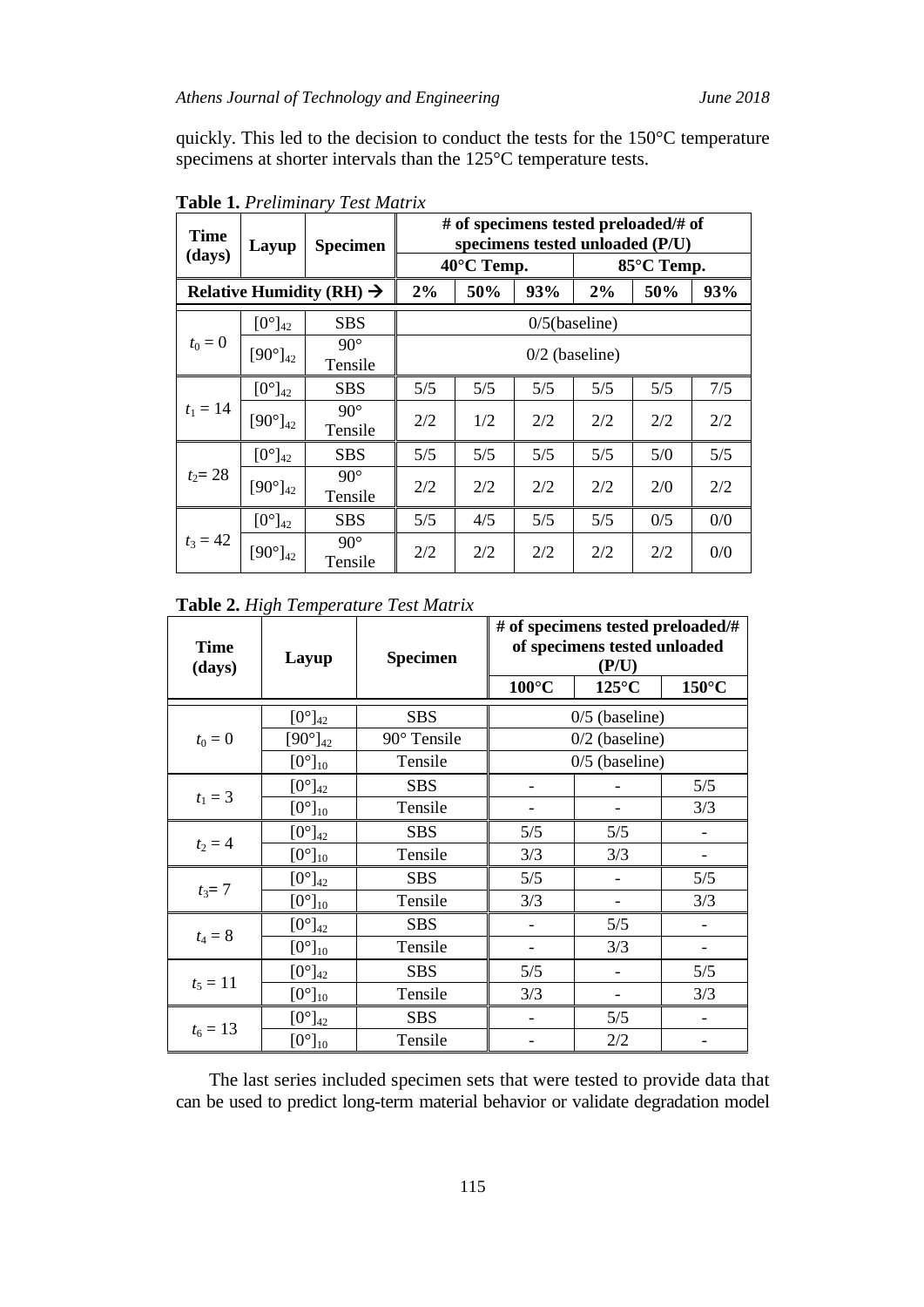## *Vol. 5, No. 2 Trovillion et al.: Experimental Results of Accelerated Long-term…*

predictions. The panels for these tests included lay-ups of  $[0^{\circ}]_{10}$  and  $[0^{\circ}]_{42}$ unidirectional, and  $[0^{\circ}/90^{\circ}/\pm 45^{\circ}]_s$  quasi-isotropic. The  $[0^{\circ}]_{42}$  specimens were used to obtain inter-laminar shear strength; while the  $[0^{\circ}]_{10}$  unidirectional and  $[0^{\circ}/90^{\circ}/\pm 45^{\circ}]_s$  quasi-isotropic specimens were used to obtain tensile strength and stiffness properties. All these specimens were exposed to two different exposure conditions: 50% relative humidity at 85°C and dry at 125°C. Sets of specimens were tested at different times and conditioned as indicated in the test matrix shown in Table 3.

| <b>Time</b> | Layup              | <b>Specimen</b>   |                 | # of specimens tested preloaded/# of<br>specimens tested unloaded (P/U) |
|-------------|--------------------|-------------------|-----------------|-------------------------------------------------------------------------|
| (days)      |                    |                   | 85°C at 50 % RH | $125^{\circ}$ C and dry                                                 |
|             | $[0^{\circ}]_{42}$ | <b>SBS</b>        |                 | $0/6$ (baseline)                                                        |
| $t_0 = 0$   | $[0^{\circ}]_{10}$ | Tensile           |                 | $0/5$ (baseline)                                                        |
|             | Quasi              | Tensile           |                 | $0/5$ (baseline)                                                        |
|             | $[0^{\circ}]_{42}$ | <b>SBS</b>        |                 | 6/6                                                                     |
| $t_1 = 7$   | $[0^{\circ}]_{10}$ | Tensile           |                 | 5                                                                       |
|             | Quasi              | Tensile           |                 | 5                                                                       |
|             | $[0^{\circ}]_{42}$ | <b>SBS</b>        | 6/6             | 5/6                                                                     |
| $t_2 = 14$  | $[0^{\circ}]_{10}$ | Tensile           | 8               | 5                                                                       |
|             | Quasi              | Tensile           | 5               | 5                                                                       |
|             | $[0^{\circ}]_{42}$ | <b>SBS</b>        |                 | 6/6                                                                     |
| $t_3 = 21$  | $[0^{\circ}]_{10}$ | Tensile           |                 | 5                                                                       |
|             | Quasi              | Tensile           |                 | 5                                                                       |
|             | $[0^{\circ}]_{42}$ | <b>SBS</b>        | 6/6             |                                                                         |
| $t_4 = 28$  | $[0^{\circ}]_{10}$ | Tensile           | 8               |                                                                         |
|             | Quasi              | Tensile           | 5               |                                                                         |
|             | $[0^{\circ}]_{42}$ | <b>SBS</b> Loaded | 6/6             |                                                                         |
| $t_5 = 42$  | $[0^{\circ}]10$    | Tensile           | 8               |                                                                         |
|             | Quasi              | Tensile           | 5               |                                                                         |

**Table 3.** *Model Prediction Test Matrix*

## *Test Specimens*

#### Materials

E-glass/epoxy was chosen for the study because this material combination is one of the most popular composites for infrastructure applications. The specific materials consisted of Hexcel unidirectional E-glass (6 oz per square yard) cloth (95% in fiber direction, 5% perpendicular to fiber direction) from Fiberglassite.com and SC-780 toughened epoxy resin from Applied Poleramic, Inc.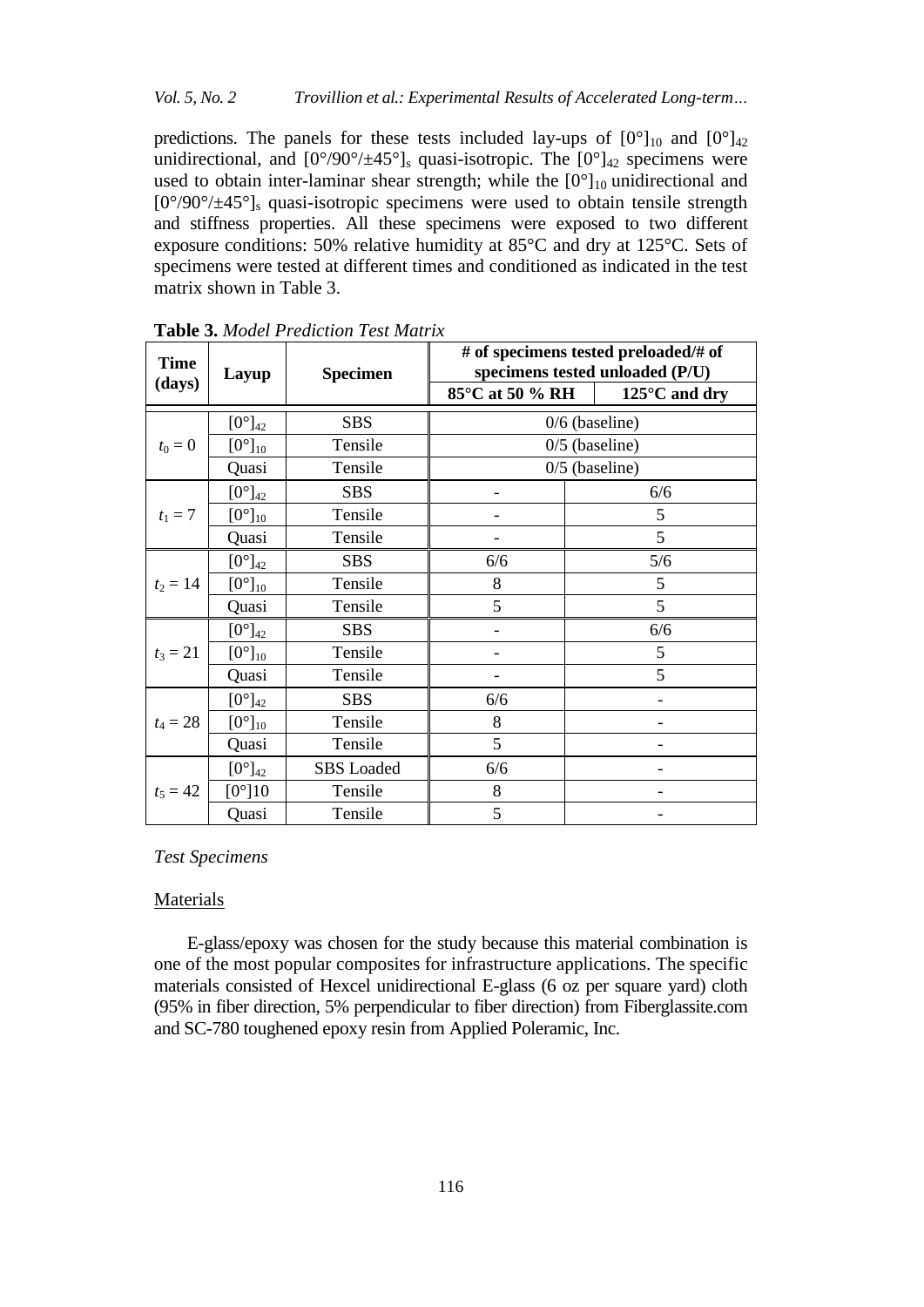#### Panel Fabrication

The panels were fabricated using the resin infusion molding (RIM) technique. This is a manufacturing process that has been proven cost effective for applications requiring a high degree of quality control. Several E-glass/epoxy composite panels of various sizes and layups were manufactured (see list below). To form the panels, E-glass material was cut and stocked in predetermined layups ( $[0^\circ]_{10}$ ,  $[0^\circ]_{42}$ , and  $[0^\circ/90^\circ/\pm 45^\circ]_s$ ) and placed in a vacuum bagging system; the resin was then infused at full vacuum and held for 24 hours, after which the panels were removed from the vacuum bag. No post cure was used; rather the panels remained in an indoor environment at room temperature until they were cut into test specimens. Panel layups and sizes are:

- 1.  $[0^{\circ}]_{10}$  unidirectional, 30 cm by 95 cm (12" by 37.5") and 0.15 cm (0.06") thick.
- 2.  $[0^{\circ}]_{42}$  unidirectional, 30 cm by 95 cm (12" by 37.5") and 0.64 cm (0.25") thick; this was also cut in the transverse direction to produce  $[90^\circ]_{42}$ unidirectional specimens.
- 3.  $[0^{\circ}/90^{\circ}/\pm 45^{\circ}]$ <sub>s</sub> quasi-isotropic, 46 cm by 46 cm (18" by 18") and 0.15 cm (0.058") thick.

#### Fiber Volume Fraction and Composite Density

The relative proportions of fiber and matrix are generally the most important factors governing the properties of a composite. These relative proportions are based on volume fractions of the constituent materials, which can be calculated from weight fractions obtained through the burn-off method (ASTM D2584). Five 2.5 cm by 2.5 cm by 0.64 cm (1" by 1" by 0.25") samples from the  $[0^{\circ}]_{42}$ panels were used to determine the volume fractions and the composite density, see Table 4. The proportions for the  $[0^{\circ}]_{10}$  panels were assumed to be the same as those of the  $[0^{\circ}]_{42}$  panels. For the quasi-isotropic case, the density and fiber volume fraction were extrapolated from the proportions of the  $[0^{\circ}]_{42}$  case. The process entailed using the measured thicknesses of the  $[0^{\circ}/90^{\circ}/\pm 45^{\circ}]_s$  to determine the increase in thickness due to the additional epoxy rich areas. On average, the quasi-isotropic panels were 0.021-inch thicker than a comparable eight-ply unidirectional sample. This resulted in a decrease in the density and fiber volume fraction, which were estimated to be  $1.30$  g/cm<sup>3</sup> and 38%, respectively.

| <b>Constituent</b> |         | Density $(g/cm^3)$ | Volume fraction (%)                                                         |  |  |  |  |
|--------------------|---------|--------------------|-----------------------------------------------------------------------------|--|--|--|--|
|                    | average | <b>Stddev</b>      | $\cdot$<br><b>Stddev</b><br>average<br>53.8<br>1.00<br>38.2<br>0.83<br>7.98 |  |  |  |  |
| Composite          | 1.81    | 0.027              |                                                                             |  |  |  |  |
| <b>Fiber</b>       | $2.54*$ |                    |                                                                             |  |  |  |  |
| <b>Matrix</b>      | 1.16    | 0.008              |                                                                             |  |  |  |  |
| Voids              |         |                    |                                                                             |  |  |  |  |

**Table 4.***Volume Fractions and Densities of E-glass/Epoxy [0°]<sup>42</sup> Panels*

\*Value for a similar material (Zoghi, 2014).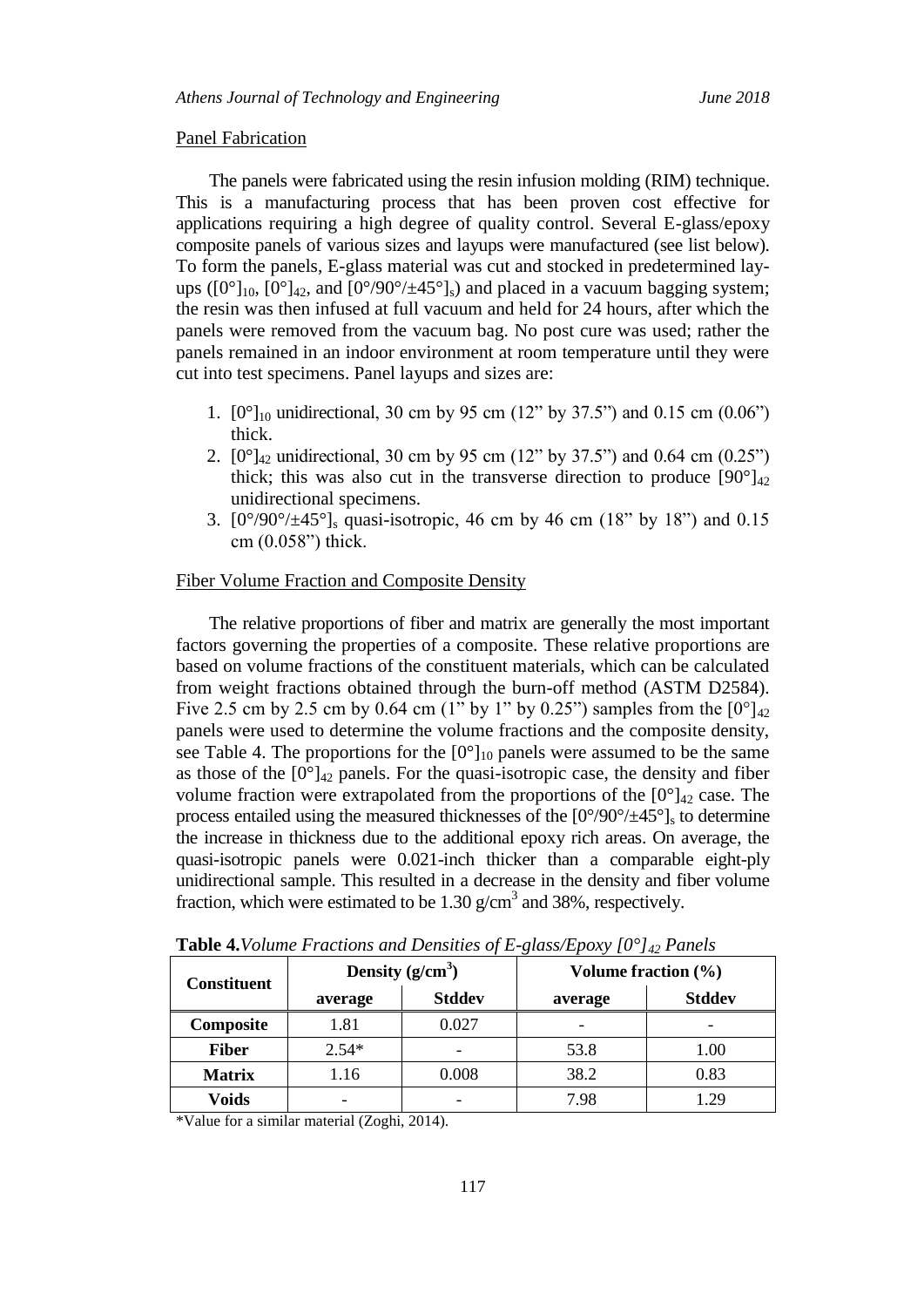#### Specimen Preparation

All panels were cut into 0.28 m by 0.025 m (11" by 1") coupons using the water jet cutting technique. The unidirectional panels were first divided into three sections: left, center, and right. Specimens cut from these three sections were divided into two groups: those cut in the axial fiber direction  $[0^{\circ}]$  (right section) and those cut in the transverse fiber direction (left and center sections), which resulted in [90°] specimens. The [0°] specimens were used to determine the longitudinal properties (strength and stiffness). The [90°] specimens were used for two purposes: to determine the transverse strength of the material and to cut the SBS test specimens. After cutting, the specimens were wiped clean and placed in a desiccator to remove any residual moisture. To ensure that the samples were dry, they were weighed periodically until their change in weight was acceptably small. The specimens were then mounted on the racks and placed in the temperature/humidity chamber.

After conditioning, the  $[90^\circ]_{42}$  coupons were further cut into nominally 1" x 0.5" x 0.25" SBS specimens from the central region of the coupons. The cuts were made using a slow speed diamond saw. The rationale for cutting the SBS specimens from larger conditioned coupons was to minimize undesirable moisture absorption along the cut edges; only the 1.3 cm (0.5") edges were exposed. The  $[0^{\circ}]_{10}$  and  $[\pm 45^{\circ}/0^{\circ}/90^{\circ}]_{s}$  layup coupons required no further preparation before testing.

## **Results and Discussion**

In this section, we present the experimental results of the tests to obtain preliminary data, high temperature data, and model prediction data. This data was analyzed according to their corresponding ASTM standards. The data from the SBS tests include inter-laminar shear strength. The data from the tensile tests include tensile strength, modulus of elasticity, and Poisson's ratio. All tests were conducted at room temperature following the corresponding test matrices given in Tables 1-3.

#### *Preliminary Data*

The first series was conducted to focus the experimental program efforts and is based on test matrix listed in Table 1. The data indicates that the time for convergence of tested properties primarily depended on the environmental conditioning temperature – as the temperature increased, the time to convergence of the tested properties decreased. Results of these tests were used to establish the test plan for the different environmental conditions.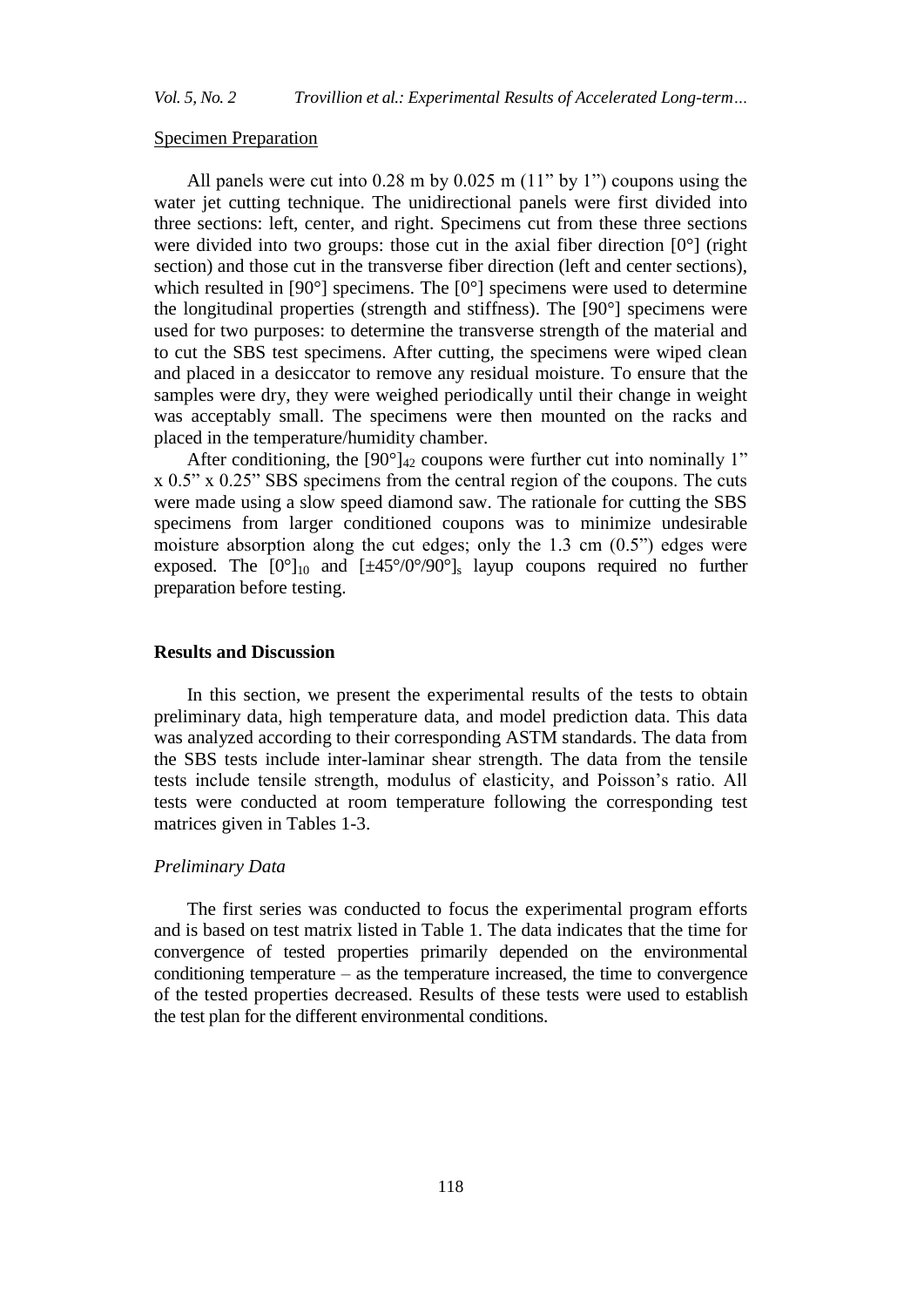#### Baseline Data

Tough strict quality control measures were followed in the entire fabrication process, variations in material properties are inevitable. To compare the variation in properties in all composite panels, the un-conditioned properties of each panel were measured. These properties also served as a baseline to capture any changes over time. The baseline results are listed in each table for time equals zero days. The data is presented in kilo-pounds per square inch (ksi), (in all cases, the data can easily be converted to metric units). For cases where multiple panels were used in a single data set, the baseline values were obtained by averaging values of corresponding panels.

#### Intern-laminar Shear Strength, SBS Test Data

Composite inter-laminar shear failure results in a series of horizontal cracks that form at the ends and move inward toward the loading noses of the threepoint bending test fixture. The inter-laminar shear strength degradation data for the SBS tests from the six exposure conditions are presented in this subsection.

Table 5 lists the experimental results for the environmentally conditioned specimens preloaded to 2% of the ultimate transverse tensile strength. This was determined to be 40 pounds using the average value of the ultimate transverse tensile strength baseline results of 7806psi; that is, 7806psi(1in)(0.25in)  $(0.02)$ =39lbs. The data for 40<sup>o</sup>C at relative humidities of 2%, 50%, and 93% is plotted in Figure 1. In this case, all three humidity conditions show a slight increase in inter-laminar shear strength (ILSS) at 14 days. This is followed by degradation for all cases at 28 days. The degradation continues for the wet (93% RH) condition; however, the dry (2% RH) and medium (50% RH) humidity conditions show no discernible degradation past 28 days.

The data for the 85°C and stressed cases at relative humidities of 2%, 50%, and 93% is plotted in Figure 2. In this case, the dry (2% RH) condition shows a continuous ILSS increase over the time intervals. The medium (50% RH) humidity condition shows a slight increase after 14 days, followed by a small decrease at 28 days. The wet (93% RH) condition shows a continuous degradation over all time intervals. Note that data is missing for the medium and wet conditions at 35 days.

|          | 40°C Exposure |      |             |           |             |           |             | 85°C Exposure |             |           |             |           |  |
|----------|---------------|------|-------------|-----------|-------------|-----------|-------------|---------------|-------------|-----------|-------------|-----------|--|
| Time     | 2% RH         |      | 50% RH      |           | 93% RH      |           | 2% RH       |               | 50% RH      |           | 93% RH      |           |  |
| (days)   | <b>ILSS</b>   | SD   | <b>ILSS</b> | <b>SD</b> | <b>ILSS</b> | <b>SD</b> | <b>ILSS</b> | <b>SD</b>     | <b>ILSS</b> | <b>SD</b> | <b>ILSS</b> | <b>SD</b> |  |
|          | ksi)          | ksi) | ksi)        | ksi)      | (ksi)       | (ksi)     | (ksi        | (ksi)         | (ksi)       | (ksi)     | (ksi)       | (ksi)     |  |
| $\theta$ | 6.88          | 0.14 | 6.09        | 0.15      | 7.01        | 0.18      | 6.09        | 0.15          | 6.62        | 0.17      | 6.87        | 0.32      |  |
| 14       | 8.18          | 0.12 | 7.57        | 0.31      | 8.24        | 0.93      | 7.69        | 0.66          | 6.87        | 0.12      | 4.37        | 0.08      |  |
| 28       | 6.44          | 0.82 | 6.81        | 0.32      | 6.07        | 0.15      | 8.23        | 0.14          | 6.84        | 0.10      | 4.25        | 0.07      |  |
| 35       |               |      |             |           |             |           | 8.64        | 0.28          |             |           |             |           |  |
| 42       | 7.28          | 0.13 | .43         | 0.17      | 5.12        | 0.45      |             |               |             |           |             |           |  |

**Table 5.** *ILSS for Preloaded, Environmentally Conditioned Specimens*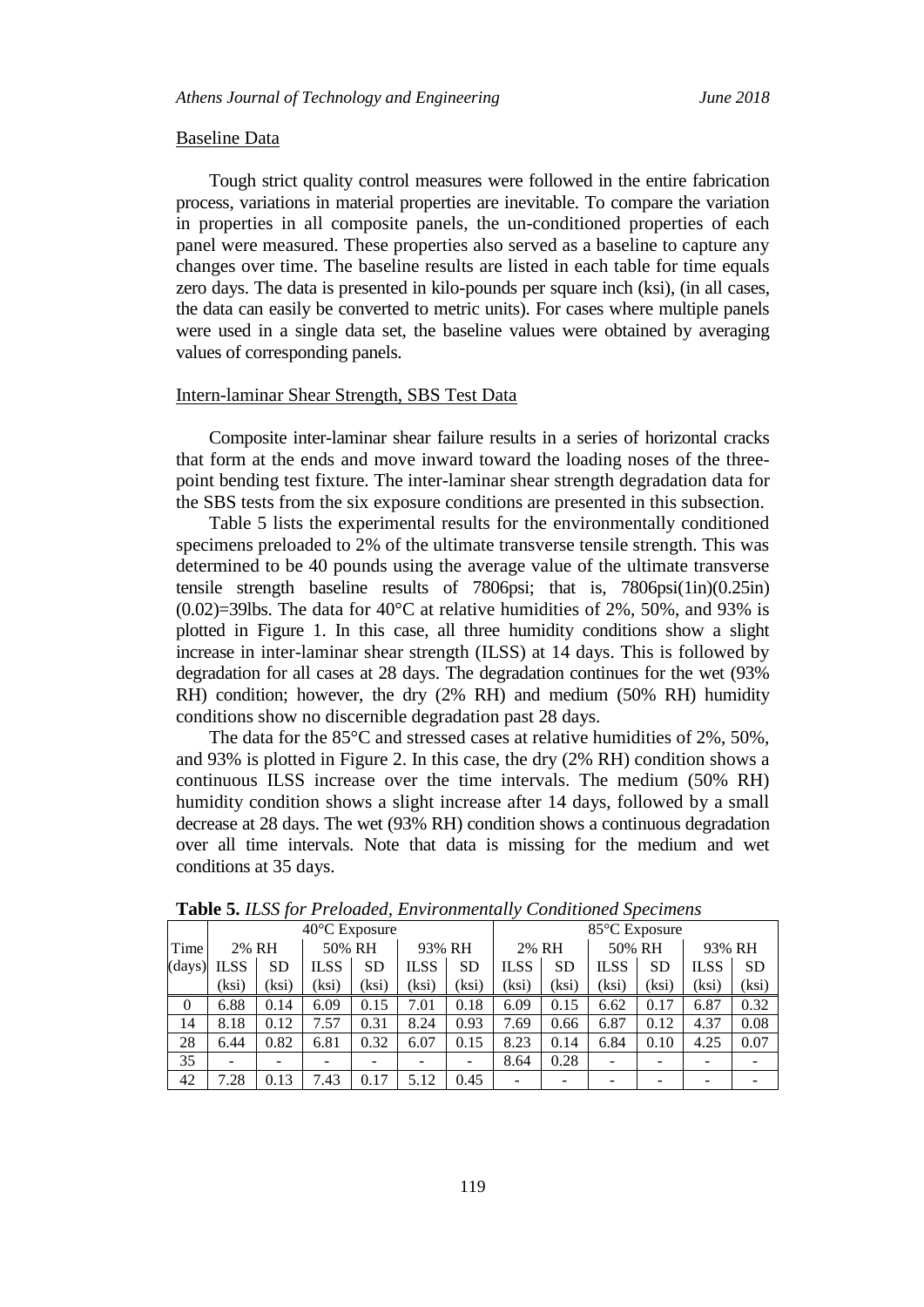Figures 1 and 2 clearly show changes in the material properties as the specimens are environmentally conditioned. The data is meant to show accelerated degradation of the composite over time. It appears that the material only experienced degradation for the specimens conditioned at 85°C/93% RH, which is associated with a hygro-thermal degradation mechanism. This is primarily driven by the presence of moisture and tends to decrease (or degrade) the properties with time. Second, the effect of temperature appears to initially increase ILSS, which is probably due to post curing of the epoxy matrix at temperatures above room temperature.



**Figure 1.** *ILSS from SBS Test for 40°C and Preloaded with 40-lbs*

The results for the specimens initially unloaded presented in Table 6 also show changes in the material properties as the specimens are environmentally conditioned; with the most severe effect coming from the hygro-thermal degradation mechanism. Also, the effect of temperature appears to initially increase the properties, probably due to post curing of the epoxy matrix at the higher temperatures.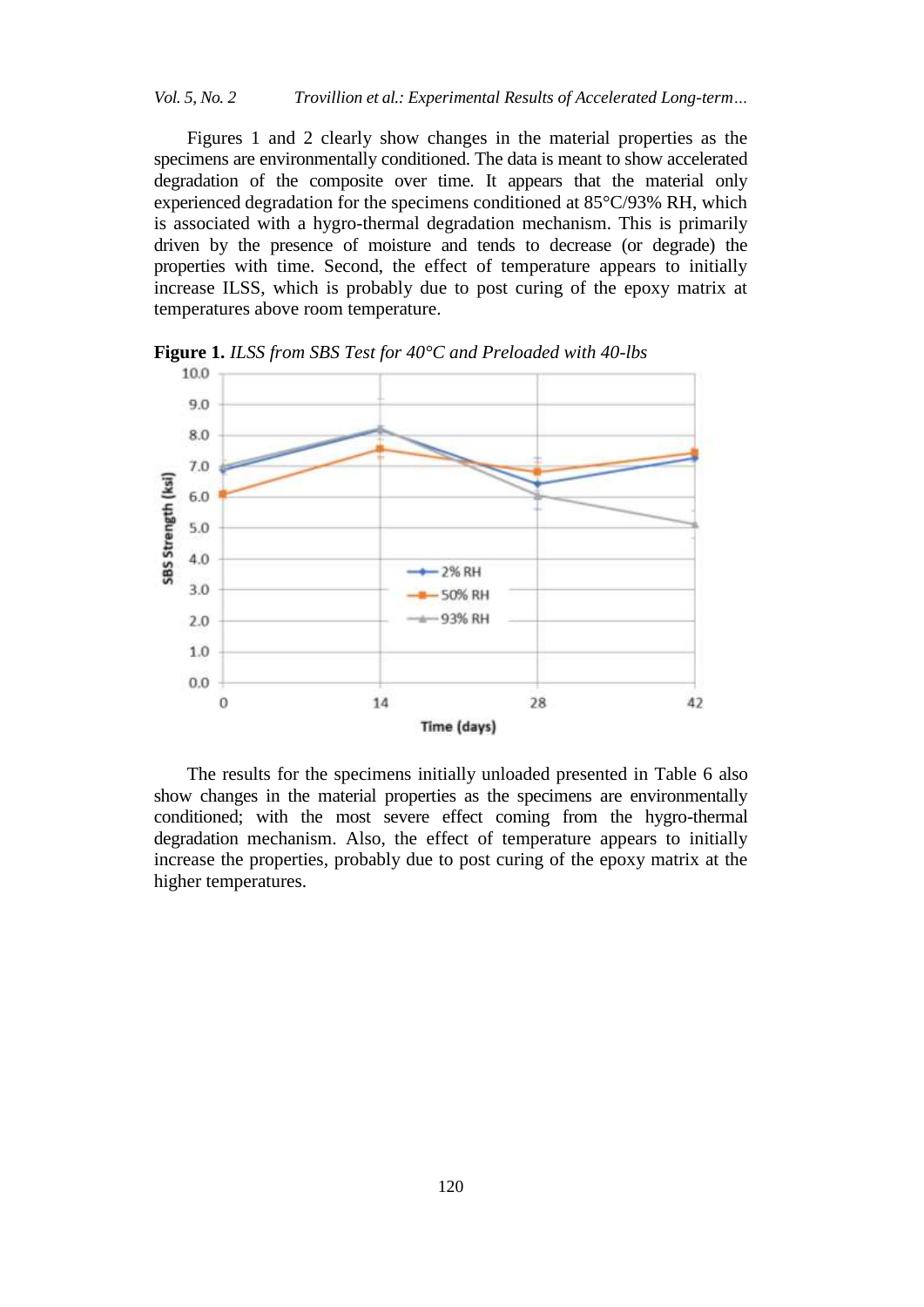

**Figure 2.** *ILSS from SBS Test for 85°C and Preloaded with 40-lbs*

**Table 6.** *ILSS for Initially Unloaded, Environmentally Conditioned Specimens*

|          |             |           | 40°C Exposure |                  |             |           | 85°C Exposure |                 |             |           |             |           |
|----------|-------------|-----------|---------------|------------------|-------------|-----------|---------------|-----------------|-------------|-----------|-------------|-----------|
| Time     | 2% RH       |           |               | 50% RH<br>93% RH |             |           | 2% RH         |                 | 50% RH      |           | 93% RH      |           |
| (days)   | <b>ILSS</b> | <b>SD</b> | <b>ILSS</b>   | SD               | <b>ILSS</b> | <b>SD</b> | <b>ILSS</b>   | <b>SD</b>       | <b>ILSS</b> | <b>SD</b> | <b>ILSS</b> | <b>SD</b> |
|          | ksi)        | ksi)      | (ksi)         | (ksi)            | (ksi        | (ksi)     | ksi)          | (ksi)           | (ksi)       | (ksi)     | (ksi)       | (ksi)     |
| $\theta$ | 7.31        | 0.16      | 6.62          | 0.27             | 7.40        | 0.09      | 6.48          | 0.23            | 6.80        | 0.26      | 6.60        | 0.23      |
| 14       | 1.67        | 0.12      | 7.74          | 0.25             | 4.96        | 0.23      | 8.38          | 0.1             | 6.88        | 0.30      | 4.84        | 0.06      |
| 28       | 7.85        | 0.08      | 7.76          | 0.20             | 5.92        | 0.22      | 6.81          | 0.25            |             |           | 4.50        | 0.08      |
| 35       |             |           |               |                  |             |           | 7.69          | 0.16            |             |           |             |           |
| 42       | .78         | 0.12      | 7.22          | 0.37             | 6.76        | 0.50      | -             | $\qquad \qquad$ | 6.93        | 0.38      |             |           |

The effect of stress conditioning is shown in Figure 3. The data for the 93% RH at 85°C preloaded and unloaded is compared. From the plots of the two load conditions; preloading has some degradation effect, with the strength of the preloaded specimens decreasing faster than the unloaded case – the decrease is even faster considering the fact that the baseline value for the preloaded specimens is higher than that for the unloaded specimens. This degradation may be the result of creating more voids as the specimens are stretched and additional moisture ingress into the material, causing further degradation of the matrix material.

## Tensile Tests Results

The tensile tests were simple axial pull to failure using wedge grips in a United Test machine. The material properties used to investigate degradation were the ultimate transverse tensile strength and transverse tensile modulus of elasticity. The longitudinal properties for the 42-ply specimens were not tested because they are fiber dominated. That is, fibers provide high stiffness and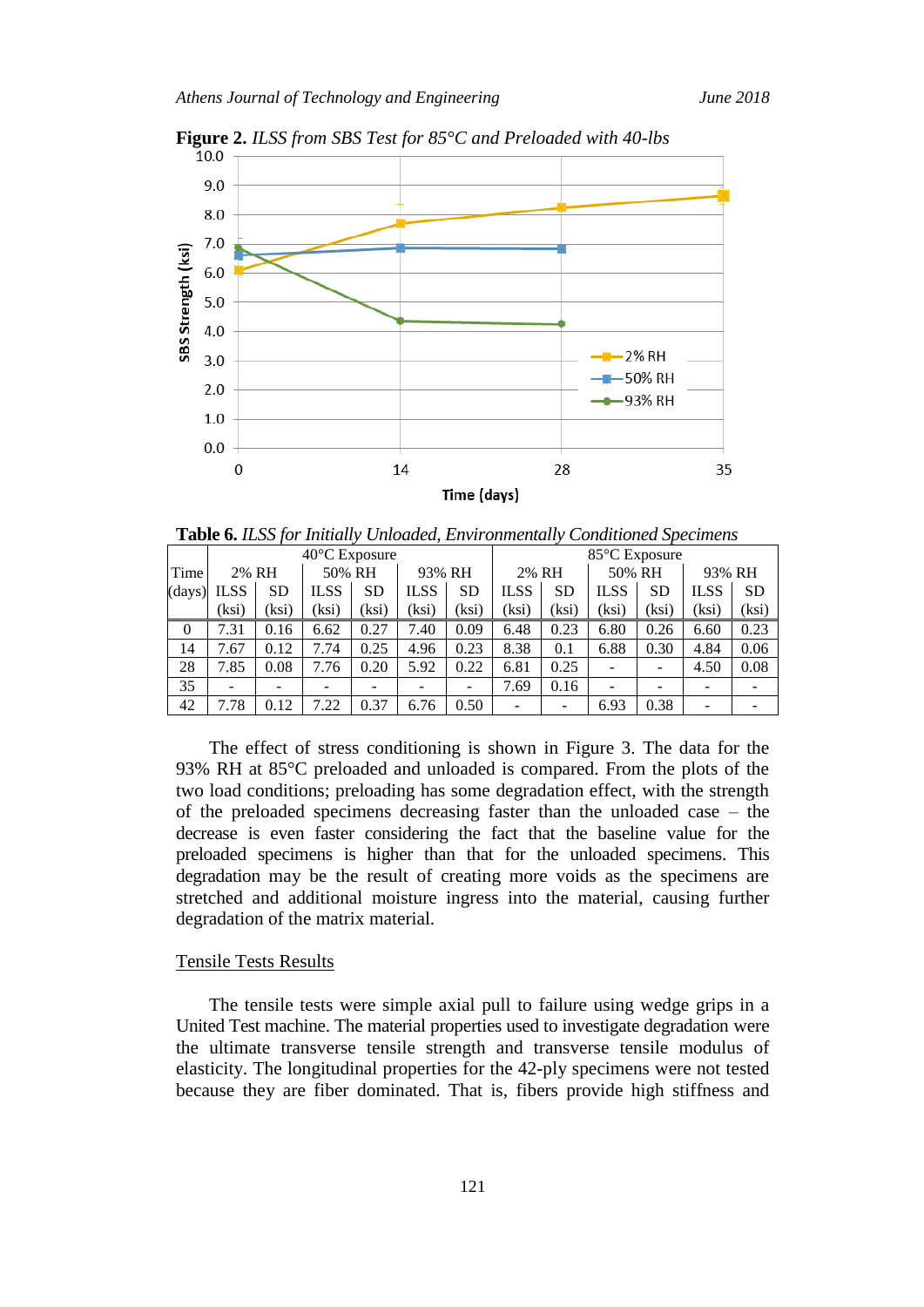strength in the longitudinal (fiber) direction, but low properties in the transverse (matrix-dominated) direction.



**Figure 3.** *Preloaded vs. Unloaded ILSS from SBS Test for 93% RH at 85°C*

## *Transverse Tensile Strength*

Table 7 gives the experimental results for the environmentally conditioned preloaded specimens; while Table 8 gives the experimental results for the initially unloaded specimens. In both cases, the results follow similar trends as the SBS test data. Though, there are some differences in transverse tensile strength as the specimens are environmentally conditioned; degradation is only observed for the wet (93%RH) condition. The most severe effect comes from a hygro-thermal degradation mechanism. Again, the data was meant to show accelerated degradation of the composite over time. It appears that the material only experienced consistent degradation for the specimens conditioned at 85°C/93% RH. Some of the other specimens show an increase in properties. This is probably due to post cure in the composites at temperatures above room temperature.

|                |            |           | $40^{\circ}$ C Exposure |           | $\cdot$    |           | 85°C Exposure |           |            |           |            |           |
|----------------|------------|-----------|-------------------------|-----------|------------|-----------|---------------|-----------|------------|-----------|------------|-----------|
| Time           |            | 2% RH     |                         | 50% RH    |            | 93% RH    |               | 2% RH     |            | 50% RH    |            | 93% RH    |
| (days)         | <b>TTS</b> | <b>SD</b> | <b>TTS</b>              | <b>SD</b> | <b>TTS</b> | <b>SD</b> | <b>TTS</b>    | <b>SD</b> | <b>TTS</b> | <b>SD</b> | <b>TTS</b> | <b>SD</b> |
|                | (ksi)      | (ksi)     | ksi)                    | (ksi)     | (ksi)      | (ksi)     | (ksi)         | (ksi)     | (ksi)      | (ksi)     | (ksi)      | (ksi)     |
| $\overline{0}$ | 8.73       | 0.61      | .27                     | 0.23      | 7.86       | 0.79      | 7.27          | 0.23      | 7.55       | 0.49      | 7.57       | 0.07      |
| 14             | 7.85       | 0.82      | 7.75                    | ۰         | 8.61       | 0.13      | 6.41          | 0.59      | 6.91       | 0.39      | 4.70       | 0.26      |
| 28             | 7.90       | 1.06      | 7.91                    | 0.25      | 5.29       | 0.67      | 7.52          | 0.35      | 6.97       | 0.03      | 3.69       | 0.50      |
| 35             |            |           |                         |           |            |           | 7.96          | 0.26      | -          |           |            |           |
| 42             | 8.00       | 0.04      | 7.94                    | 0.04      | 5.70       | 0.78      |               |           | 6.97       | 0.67      |            |           |

**Table 7.***Transverse Tensile Strength* (TTS) *for Preloaded* [90°]<sup>42</sup> *Specimens*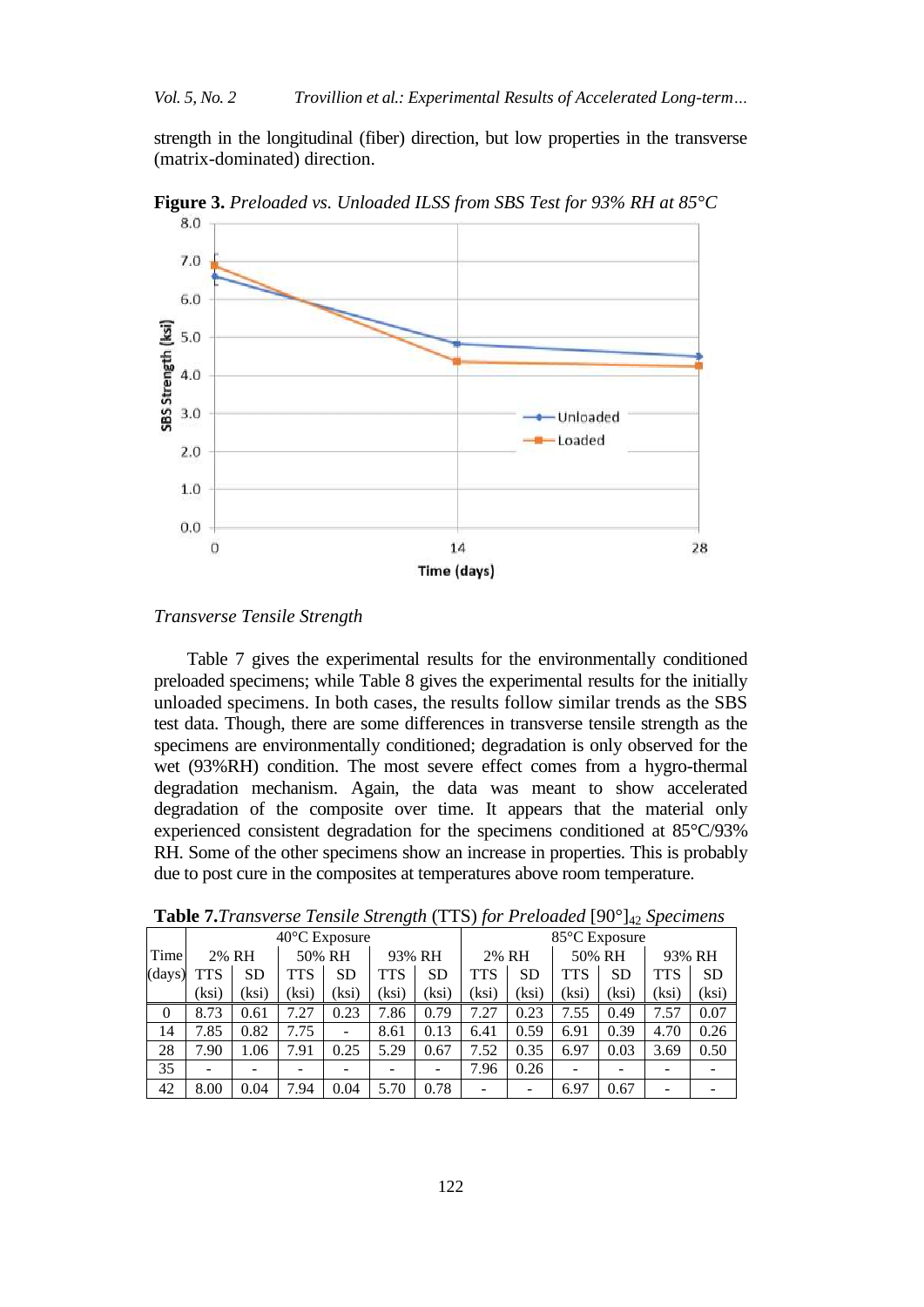The effect of stress conditioning is shown in Figure 4. The data for the 93% RH at 85°C preloaded and unloaded are compared in the graph. For this case, there is no change at 14 days, but after that, loading has some degradation effect, with the strength of the loaded specimens decreasing faster than the unloaded case.

|              |       |           |      | $40^{\circ}$ C Exposure |            |           | 85°C Exposure |           |            |           |            |           |
|--------------|-------|-----------|------|-------------------------|------------|-----------|---------------|-----------|------------|-----------|------------|-----------|
| Time         |       | 2% RH     |      | 50% RH                  |            | 93% RH    |               | 2% RH     |            | 50% RH    | 93% RH     |           |
| (days)       | TTS   | <b>SD</b> | TTS  | <b>SD</b>               | <b>TTS</b> | <b>SD</b> | <b>TTS</b>    | <b>SD</b> | <b>TTS</b> | <b>SD</b> | <b>TTS</b> | <b>SD</b> |
|              | (ksi) | (ksi)     | ksi) | (ksi)                   | (ksi)      | (ksi)     | (ksi)         | (ksi)     | (ksi)      | (ksi)     | (ksi)      | (ksi)     |
| $\mathbf{0}$ | 8.73  | 0.61      | 7.34 | 0.34                    | 8.38       | 1.25      | 7.57          | 0.07      | 7.55       | 0.49      | 7.57       | 0.07      |
| 14           | 8.41  | 0.04      | 9.27 | 0.04                    | 5.78       | 0.78      | 7.68          | 0.04      | 6.20       | 1.61      | 4.59       | 0.04      |
| 28           | 8.51  | 0.46      | .64  | 0.45                    | 5.79       | 0.12      | 7.39          | 0.31      | ۰          |           | 4.36       | 0.26      |
| 35           |       |           |      |                         |            |           | 7.15          | 1.00      | -          |           |            |           |
| 42           | 8.17  | 0.28      | 8.06 | 0.48                    | 6.87       | 0.29      |               |           | 7.11       | 0.25      |            |           |

**Table 8.** *Transverse Tensile Strength* (TTS) *for Unloaded* [90°]<sup>42</sup> *Specimens*

**Figure 4.** *Preloaded vs. Unloaded TTS for 93% RH/85°C Specimens*



### *Transverse Modulus of Elasticity*

Table 9 gives the experimental results for the environmentally conditioned preloaded specimens - in mega  $(10^6)$  pounds per square inch; while Table 10 gives the experimental results for the initially unloaded specimens. In both cases, the results follow similar trends as transverse tensile strength and SBS test data. However, there are some changes in transverse tensile modulus; degradation is only observed for the specimens conditioned at 85°C/93% RH. Some of the other specimens show an increase in properties. Also, note that no specimens were tested for the 85°C/50% RH case. There are no noticeable effects from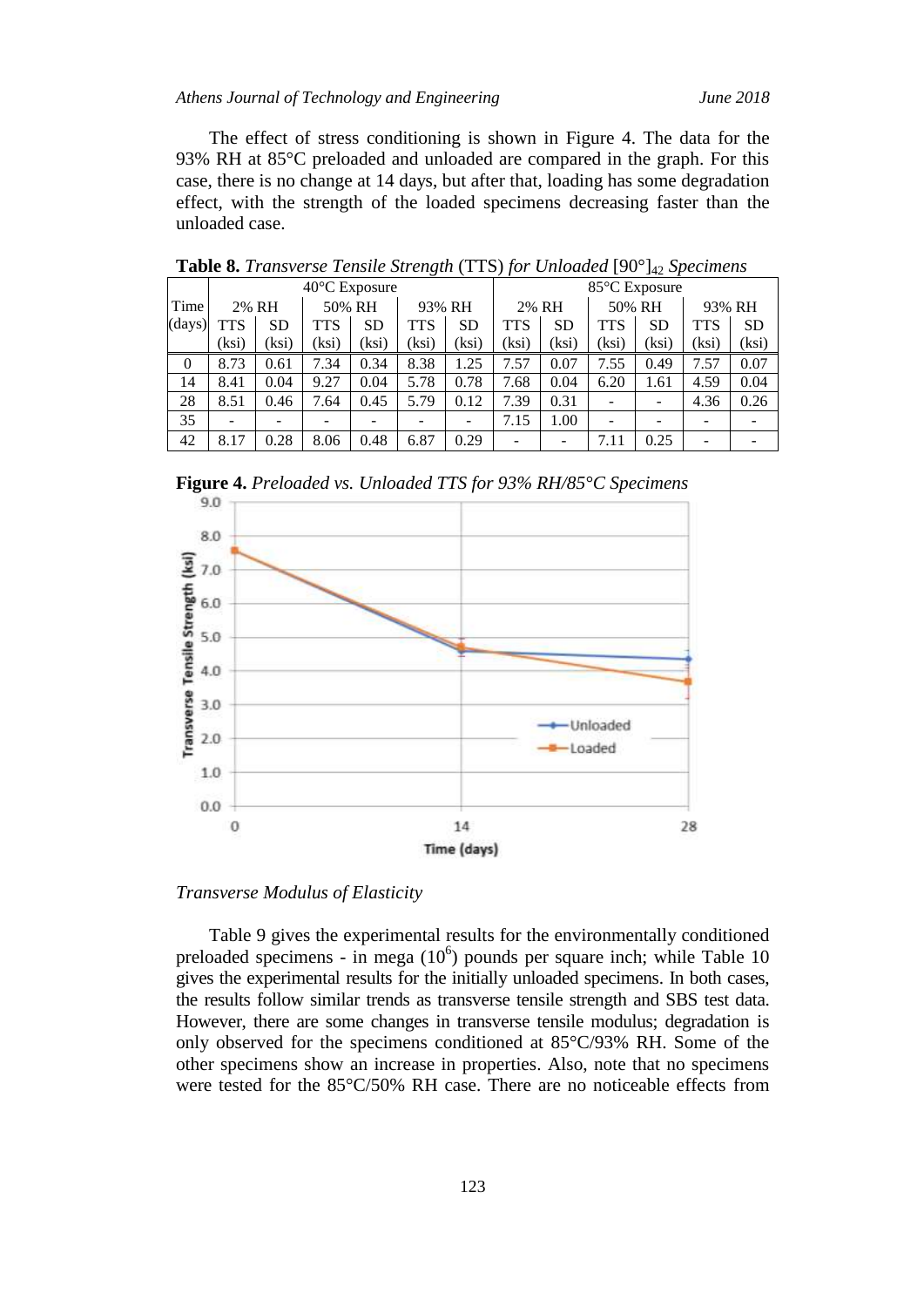stress conditioning; that is, the results for the preloaded and the initially unloaded cases are practically the same.

## *High Temperature Data*

Additional testing was conducted to investigate the thermal degradation mechanism beyond post cure and is based on test matrix listed in Table 2. The results presented in this section include specimens preloaded and initially unloaded at 100°C, 125°C, and 150°C exposure conditions.

|          |            |       |       |                         |        |           | <b>Table</b> 2. Transverse mountais (TTM) for Tretouted for $\frac{4}{2}$ operations |           |            |           |       |        |
|----------|------------|-------|-------|-------------------------|--------|-----------|--------------------------------------------------------------------------------------|-----------|------------|-----------|-------|--------|
|          |            |       |       | $40^{\circ}$ C Exposure |        |           | 85°C Exposure                                                                        |           |            |           |       |        |
| Time     |            | 2% RH |       | 50% RH                  | 93% RH |           |                                                                                      | 2% RH     |            | 50% RH    |       | 93% RH |
| (days)   | <b>TTM</b> | SD    | TTM   | <b>SD</b>               | TTM    | <b>SD</b> | <b>TTM</b>                                                                           | <b>SD</b> | <b>TTM</b> | <b>SD</b> | TTM   | SD     |
|          | (msi)      | (msi) | (msi) | (msi)                   | (msi)  | (msi)     | (msi)                                                                                | (msi)     | (msi)      | (msi)     | (msi) | (msi)  |
| $\theta$ | 1.65       | 0.03  | 1.36  | 0.02                    | 1.48   | 0.06      | 1.36                                                                                 | 0.02      | 1.38       | 0.01      | 1.65  | 0.03   |
| 14       | 1.66       | 0.04  |       |                         | 1.61   | 0.02      | 1.68                                                                                 | 0.06      | 1.31       | 0.02      | 1.66  | 0.04   |
| 28       | 1.79       | 0.06  | .66   | 0.11                    | 1.49   | 0.03      | 1.70                                                                                 | 0.01      | 1.22       | 0.06      | 1.79  | 0.06   |
| 35       |            |       |       |                         |        |           | 1.75                                                                                 | 0.05      |            |           |       |        |
| 42       | 1.73       | 0.07  | .69   | 0.02                    | 1.38   | 0.01      |                                                                                      |           |            |           | 1.73  | 0.07   |

**Table 9.** *Transverse Modulus* (TTM) *for Preloaded* [90°]<sup>42</sup> *Specimens*

| Table 10. Transverse Modulus (TTM) for Unloaded [90°] <sub>42</sub> Specimens |  |  |
|-------------------------------------------------------------------------------|--|--|
|-------------------------------------------------------------------------------|--|--|

|          |                 |           | 40°C Exposure    |           |       | $\prime$ $\prime$ |            | . .       | - -        | 85°C Exposure |      |       |
|----------|-----------------|-----------|------------------|-----------|-------|-------------------|------------|-----------|------------|---------------|------|-------|
| Time     | 2% RH<br>50% RH |           |                  | 93% RH    |       | 2% RH             |            |           | 50% RH     | 93% RH        |      |       |
| (days)   | <b>TTM</b>      | <b>SD</b> | TTM              | <b>SD</b> | TTM   | <b>SD</b>         | <b>TTM</b> | <b>SD</b> | <b>TTM</b> | <b>SD</b>     | TTM  | SD    |
|          | (msi)           | (msi)     | (msi)            | (msi)     | (msi) | (msi              | (msi)      | (msi)     | (msi)      | (msi)         | (msi | (msi) |
| $\theta$ | 1.65            | 0.31      | .42              | 0.07      | 1.53  | 0.05              | .38        | 0.01      | 1.38       | 0.01          | 1.65 | 0.31  |
| 14       |                 |           | .70 <sup>a</sup> |           | 1.42  | 0.03              | 1.65       | 0.04      |            |               |      |       |
| 28       | 1.73            | 0.01      | 1.55             | 0.06      | 1.45  | 0.02              | 1.66       | 0.03      | 1.23       | 0.00          | 1.73 | 0.01  |
| 35       |                 |           |                  |           |       |                   | 1.76       | 0.05      |            |               |      |       |
| 42       | l.70            | 0.03      | .64              | 0.05      | 1.63  | 0.02              |            |           |            |               | 1.70 | 0.03  |

<sup>a</sup>only one data point for this case because no strains were recorded.

## Baseline Data

The baseline data for the longitudinal tensile properties are listed in each table for time equals zero days. For cases where multiple panels were used in a single data set, the baseline values were obtained by averaging values of corresponding panels. The baseline results for the inter-laminar shear and transverse tensile strength are obtained from only one 42-ply panel. This panel had 7,160 psi inter-laminar shear strength and 200 psi standard deviation and 8,517 psi transverse tensile strength and 314 psi standard deviation. The 8,517 psi transverse tensile strength was used to obtain the load for stress conditioning, which for this case was 80 pounds.

# Inter-laminar Shear Strength, SBS Tests Results

Table 11 lists the inter-laminar shear strength degradation data for the SBS tests for exposure temperatures of 100°C, 125°C, and 150°C; unloaded initially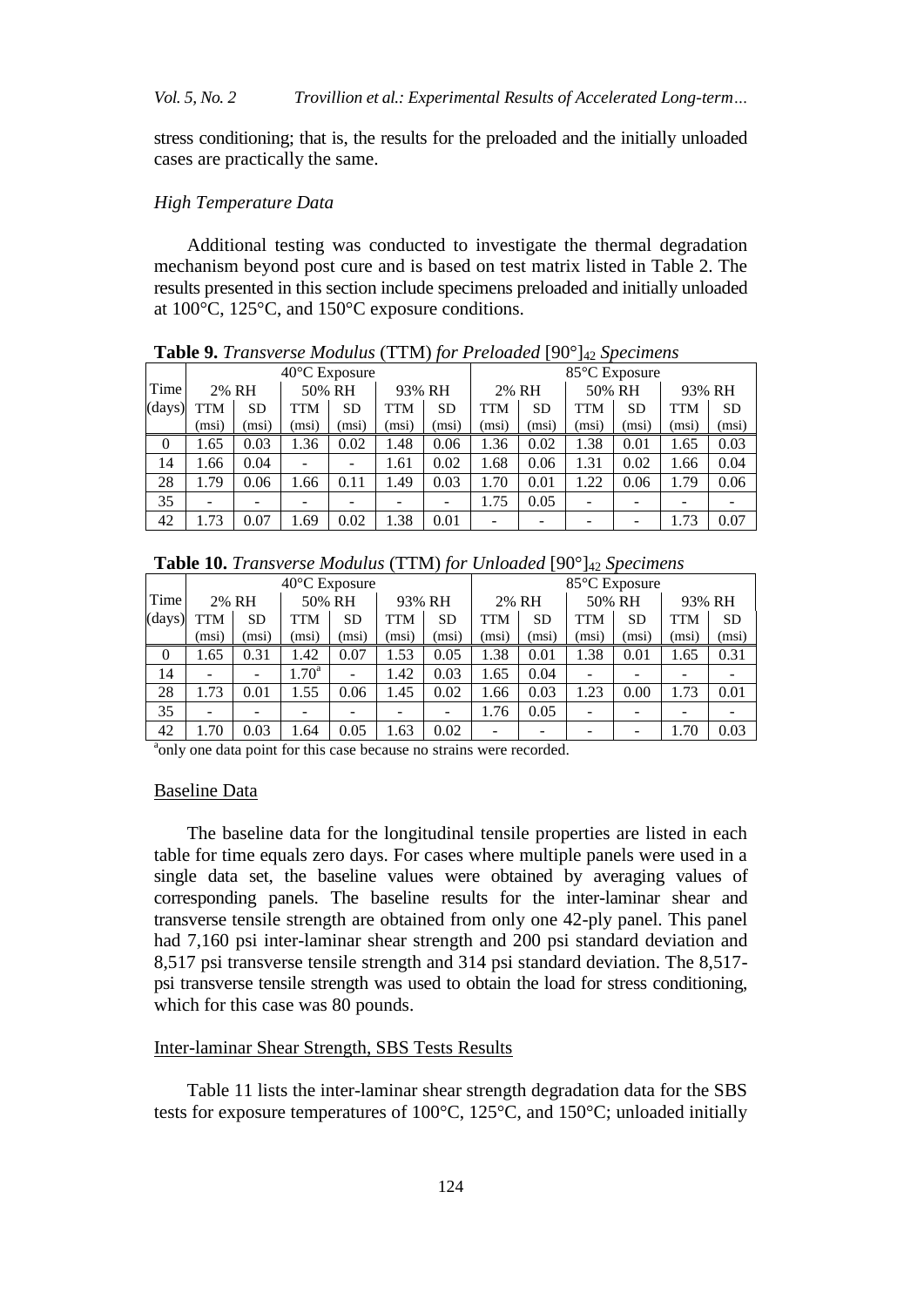and preloaded with 80 pounds. It was expected that all three temperature conditions would show a steady increase in properties as post curing occurred. However, the 100°C and 125°C preloaded, and the 100°C initially unloaded cases show an initial slight decrease in strength, followed by what appears to be an eventual post curing strengthening. The higher temperature cases all show an increase in strength followed by what appears to be an eventual degradation as shown in Figure 5.

|                |             |                 |                 | Preloaded with 80 lbs |             |                 | Unloaded    |                          |             |                 |             |                 |  |
|----------------|-------------|-----------------|-----------------|-----------------------|-------------|-----------------|-------------|--------------------------|-------------|-----------------|-------------|-----------------|--|
| Time           |             | $100^{\circ}$ C |                 | $125^{\circ}$ C       |             | $150^{\circ}$ C |             | $100^{\circ}$ C          |             | $125^{\circ}$ C |             | $150^{\circ}$ C |  |
| (days)         | <b>ILSS</b> | <b>SD</b>       | <b>ILSS</b>     | <b>SD</b>             | <b>ILSS</b> | <b>SD</b>       | <b>ILSS</b> | <b>SD</b>                | <b>ILSS</b> | <b>SD</b>       | <b>ILSS</b> | <b>SD</b>       |  |
|                | (ksi)       | (ksi)           | (ksi)           | (ksi)                 | (ksi)       | (ksi)           | (ksi)       | (ksi)                    | (ksi)       | (ksi)           | (ksi)       | (ksi)           |  |
| $\Omega$       | 7.16        | 0.20            | 7.16            | 0.20                  | 7.16        | 0.20            | 7.16        | 0.20                     | 7.16        | 0.20            | 7.16        | 0.20            |  |
| 3              |             |                 |                 | -                     | 7.76        | 0.15            |             |                          |             |                 | 8.59        | 0.14            |  |
| $\overline{4}$ | 7.09        | 0.28            | 6.52            | 0.10                  |             |                 | 6.47        | 0.17                     | 7.80        | 0.14            |             |                 |  |
| 7              | 7.54        | 0.21            |                 | -                     | 7.65        | 0.19            | 7.11        | 0.10                     |             |                 | 8.56        | 0.17            |  |
| 8              | -           |                 | 7.27            | 0.21                  |             |                 |             | -                        | 7.57        | 0.11            | -           |                 |  |
| 11             | 7.22        | 0.21            |                 | -                     | -           | -               | 7.21        | 0.16                     | -           | -               | 7.97        | 0.16            |  |
| 13             |             |                 | $^{\prime}$ .33 | 0.23                  | 7.11        | 0.25            |             | $\overline{\phantom{a}}$ | 7.10        | 0.18            |             |                 |  |

**Table 11.** *ILSS of High Temperature Conditioned Specimens*





## Tensile Tests Results

The material properties used to investigate the effect of high temperature exposure conditions on composites were the longitudinal strength, longitudinal modulus of elasticity, and major Poison's ration. Each set of three properties was obtained from the same tensile test; tensile strength is based on breaking load, the modulus of elasticity is the slope of the stress-strain diagram, and the Poison's ratio is obtained from the longitudinal and transverse strains.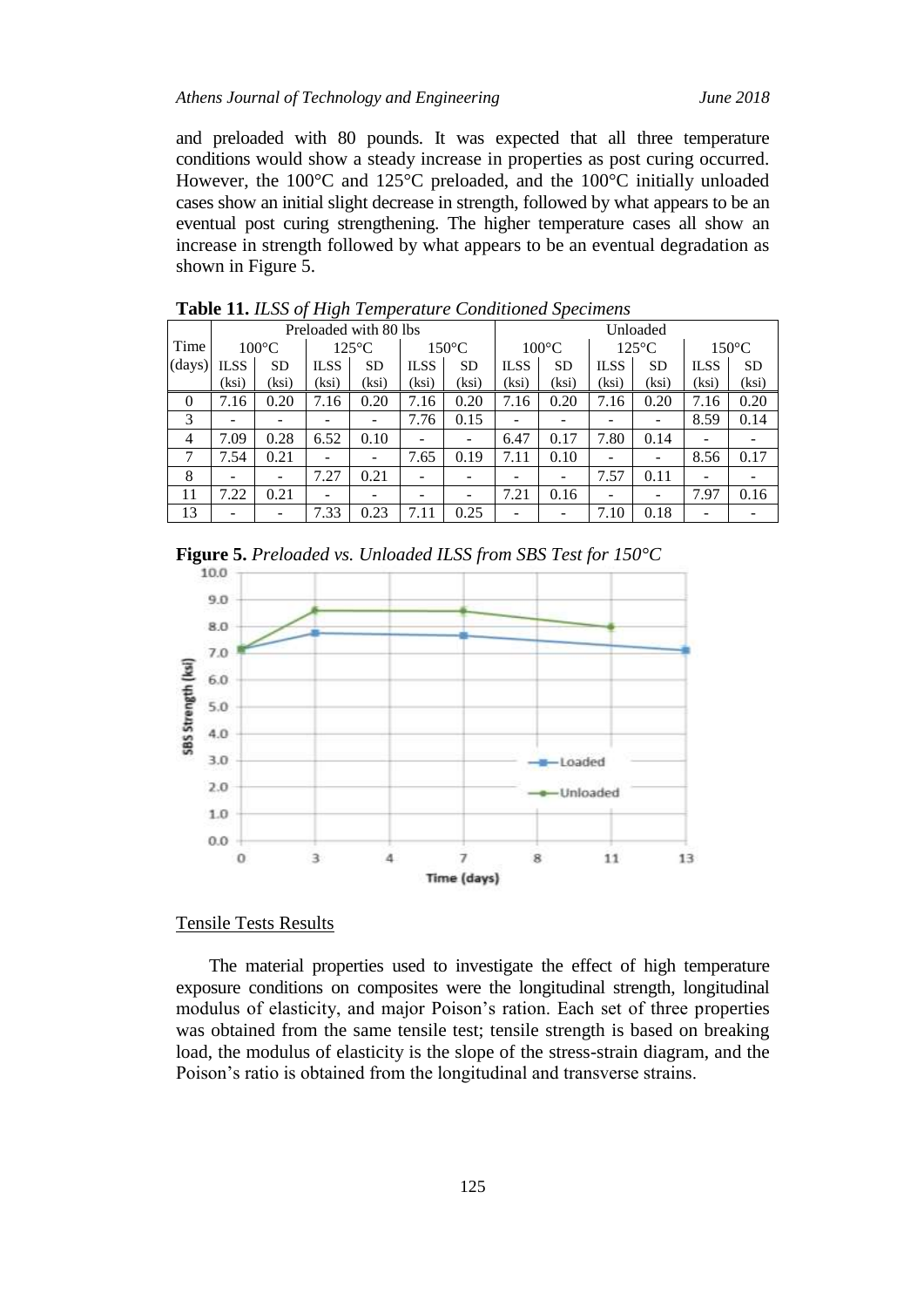## *Longitudinal Tensile Strength*

Table 12 gives the longitudinal tensile strength (with heading of X in the table) data for exposure temperatures of 100°C, 125°C, and 150°C, initially unloaded and preloaded with 80 pounds. This data follows similar trends as the SBS tests data, with some minor differences. It was expected that all three conditions would show a steady increase in properties as post curing occurred. However, all 100°C and 125°C cases show an initial slight decrease in strength, followed by an eventual post-cure strengthening.

|          | <b>Two The Hollywood Follows</b> Strength $(215)$ of $[0, 10]$ Larger Specimens |                 |            |                       |            |                 |            |                 |                          |                 |            |                 |  |  |
|----------|---------------------------------------------------------------------------------|-----------------|------------|-----------------------|------------|-----------------|------------|-----------------|--------------------------|-----------------|------------|-----------------|--|--|
|          |                                                                                 |                 |            | Preloaded with 80 lbs |            |                 | Unloaded   |                 |                          |                 |            |                 |  |  |
| Time     |                                                                                 | $100^{\circ}$ C |            | $125^{\circ}$ C       |            | $150^{\circ}$ C |            | $100^{\circ}$ C |                          | $125^{\circ}$ C |            | $150^{\circ}$ C |  |  |
| (days)   | <b>LTS</b>                                                                      | <b>SD</b>       | <b>LTS</b> | <b>SD</b>             | <b>LTS</b> | <b>SD</b>       | <b>LTS</b> | <b>SD</b>       | <b>LTS</b>               | <b>SD</b>       | <b>LTS</b> | <b>SD</b>       |  |  |
|          | (ksi)                                                                           | (ksi)           | (ksi)      | (ksi)                 | (ksi)      | (ksi)           | (ksi)      | (ksi)           | (ksi)                    | (ksi)           | (ksi)      | (ksi)           |  |  |
| $\theta$ | 116                                                                             | 2.7             | 126        | 9.2                   | 117        | 15.9            | 116        | 2.7             | 126                      | 9.2             | 117        | 15.9            |  |  |
| 3        |                                                                                 |                 |            |                       | 116        | 15.0            |            |                 |                          |                 | 125        | 3.1             |  |  |
| 4        | 117                                                                             | 15.1            | 105        | 19.2                  |            |                 | 88         | 1.1             | 131                      | 5.5             |            |                 |  |  |
| 7        | 105                                                                             | 12.1            |            | -                     | 121        | 5.2             | 102        | 0.8             | $\overline{\phantom{0}}$ | -               | 114        | 13.1            |  |  |
| 8        |                                                                                 |                 | 85         | 7.9                   |            |                 |            |                 | 117                      | 3.9             |            |                 |  |  |
| 11       | 104                                                                             | 15.6            |            |                       | 120        | 10.3            | 95         | 23.4            | $\overline{\phantom{0}}$ | -               | 119        | 5.9             |  |  |
| 13       |                                                                                 |                 | 91         | 17.5                  |            |                 |            |                 | 117                      | 15.8            |            |                 |  |  |

**Table 12.** *Longitudinal Tensile Strength* (LTS) *of* [0°]<sup>10</sup> *Layup Specimens*

The higher temperature cases show a slight increase in strength as shown in Figure 6. This plot shows the effect of stress conditioning, and clearly shows that preloading has little effect on longitudinal tensile strength at high temperatures. This is reasonable considering that degradation is experienced primarily by the matrix material and not the fibers, which dominate the longitudinal properties.

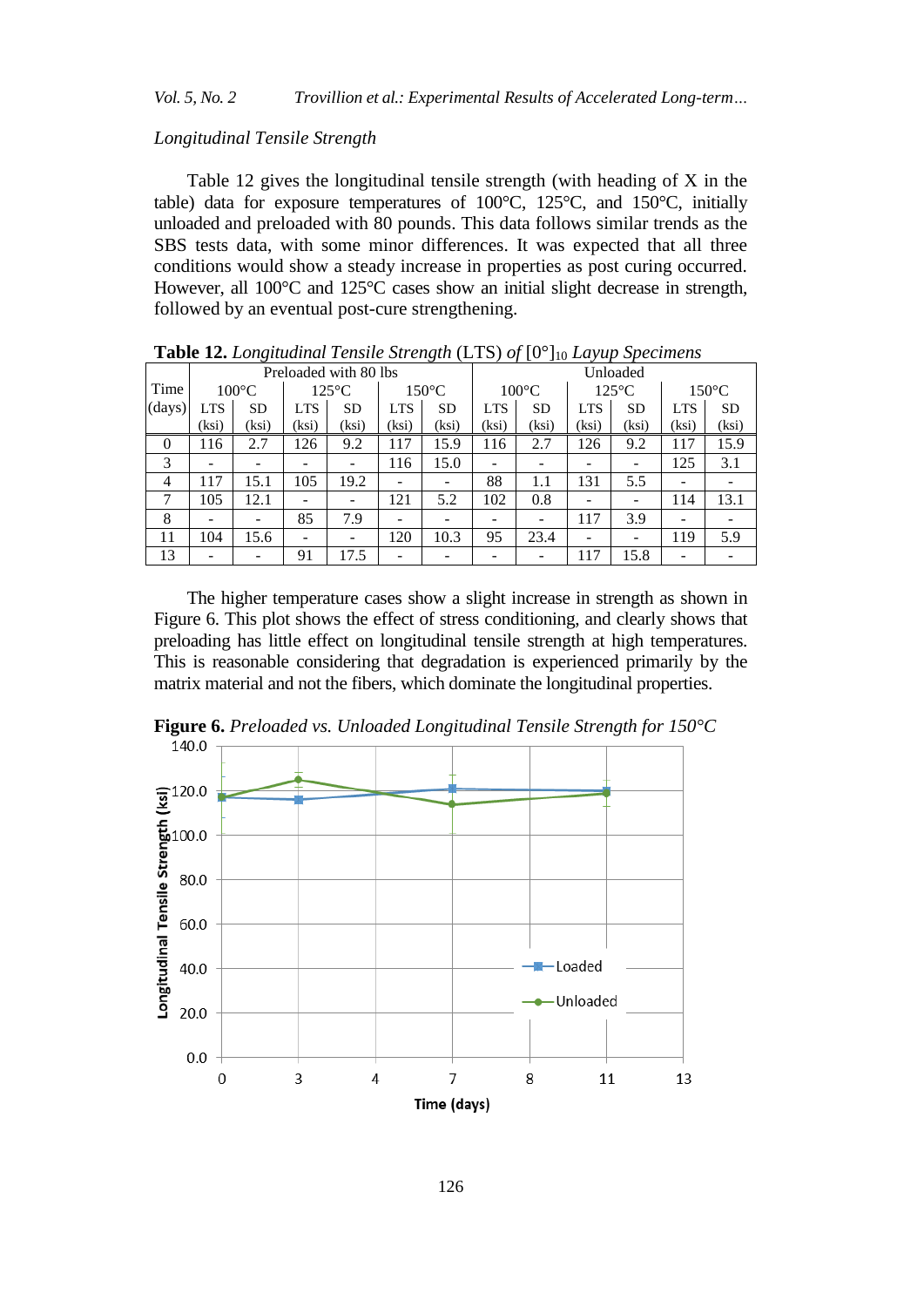## *Longitudinal Modulus of Elasticity*

Table 13 gives the longitudinal modulus of elasticity data for exposure temperature of 100°C, 125°C, and 150°C, preloaded and initially unloaded. This data follows similar trends as the SBS tests and tensile strength data, with some minor differences. There appears to be minor stiffness degradation for some of the conditions.

|                |       | $\circ$                            |       | Preloaded with 80 lbs |       |                 | - J L -<br><b>JIV</b><br>- - - -<br>Unloaded |                 |                          |                 |                          |           |  |
|----------------|-------|------------------------------------|-------|-----------------------|-------|-----------------|----------------------------------------------|-----------------|--------------------------|-----------------|--------------------------|-----------|--|
| Time           |       | $100^{\circ}$ C<br>$125^{\circ}$ C |       | $150^{\circ}$ C       |       | $100^{\circ}$ C |                                              | $125^{\circ}$ C |                          | $150^{\circ}$ C |                          |           |  |
| (days)         | E     | <b>SD</b>                          | E     | <b>SD</b>             | Е     | <b>SD</b>       | E                                            | <b>SD</b>       | E                        | <b>SD</b>       | E                        | <b>SD</b> |  |
|                | (msi) | (msi)                              | (msi) | (msi)                 | (msi) | (msi)           | (msi)                                        | (msi)           | (msi)                    | (msi)           | (msi)                    | (msi)     |  |
| $\Omega$       | 5.48  | 0.14                               | 5.57  | 0.37                  | 5.71  | 0.11            | 5.48                                         | 0.14            | 5.57                     | 0.37            | 5.71                     | 0.11      |  |
| 3              |       |                                    |       | $\qquad \qquad -$     | 5.74  | 0.15            |                                              | -               |                          | ۰               | 5.83                     | 0.04      |  |
| $\overline{4}$ | 5.82  | 0.16                               | 5.43  | 0.10                  |       |                 | 5.75                                         | 0.12            | 5.78                     | 0.27            |                          |           |  |
| 7              | 5.84  | 0.06                               |       | $\qquad \qquad -$     | 5.63  | 0.32            | 5.59                                         | 0.27            |                          |                 | 5.70                     | 0.12      |  |
| 8              | -     |                                    | 5.18  | 0.16                  |       |                 |                                              | -               | 5.55                     | 0.20            | $\overline{\phantom{0}}$ |           |  |
| 11             | 5.61  | 0.26                               |       | $\qquad \qquad -$     | 5.60  | 0.13            | 5.34                                         | 0.28            | $\overline{\phantom{a}}$ | -               | 5.61                     | 0.19      |  |
| 13             |       |                                    | 5.62  | 0.09                  |       |                 |                                              |                 | 5.71                     | 0.13            |                          |           |  |

**Table 13.** *Longitudinal Tensile Modulus* (E) *of* [0°]<sup>10</sup> *Layup Specimens*

## *Major Poison's Ratio*

Table 14 gives the major Poisson's ratio data for exposure temperature of 100°C, 125°C, and 150°C, preloaded and initially unloaded. This data shows little or no change.

| Time     |                 | Preloaded with 80 lbs |                 |           |                 |           |                 | Unloaded  |                 |           |                 |           |  |  |
|----------|-----------------|-----------------------|-----------------|-----------|-----------------|-----------|-----------------|-----------|-----------------|-----------|-----------------|-----------|--|--|
|          | $100^{\circ}$ C |                       | $125^{\circ}$ C |           | $150^{\circ}$ C |           | $100^{\circ}$ C |           | $125^{\circ}$ C |           | $150^{\circ}$ C |           |  |  |
| (days)   | nu              | <b>SD</b>             | nu              | <b>SD</b> | nu              | <b>SD</b> | nu              | <b>SD</b> | nu              | <b>SD</b> | nu              | <b>SD</b> |  |  |
| $\theta$ | 0.237           | 0.005                 | 0.243           | 0.018     | 0.244           | 0.006     | 0.237           | 0.005     | 0.243           | 0.018     | 0.244           | 0.006     |  |  |
| 3        |                 |                       |                 |           | 0.234           | 0.005     |                 |           |                 |           | 0.237           | 0.004     |  |  |
| 4        | 0.246           | 0.005                 | 0.234           | 0.012     |                 |           | 0.236           | 0.012     | 0.237           | 0.023     |                 |           |  |  |
|          | 0.235           | 0.006                 |                 | -         | 0.244           | 0.012     | 0.237           | 0.005     |                 |           | 0.231           | 0.002     |  |  |
| 8        |                 |                       | 0.245           | 0.006     |                 |           |                 |           | 0.230           | 0.008     |                 |           |  |  |
| 11       | 0.248           | 0.025                 |                 | -         | 0.226           | 0.008     | 0.241           | 0.017     |                 |           | 0.234           | 0.005     |  |  |
| 13       |                 |                       | 0.242           | 0.001     |                 |           |                 |           | 0.242           | 0.016     |                 |           |  |  |

**Table 14.** *Major Poisson's Ratio*(nu) *of*  $[0^{\circ}]_{10}$  *Layup Specimens* 

## *Model Prediction Data*

Based on the results of all the tests presented thus far, further efforts were focused on the hygro-thermal degradation mechanisms, which include thermal post-curing and hygro-thermal degradation. The post-curing mechanism is a thermally-driven reaction that generally causes an improvement in matrix properties; while the hygro-thermal degradation mechanism is a coupled temperature and moisture driven reaction that is destructive to the matrix material and causes degradation of properties. The environmental conditions for the samples for this set of tests were dry at 125°C (for post-curing) and 50%RH at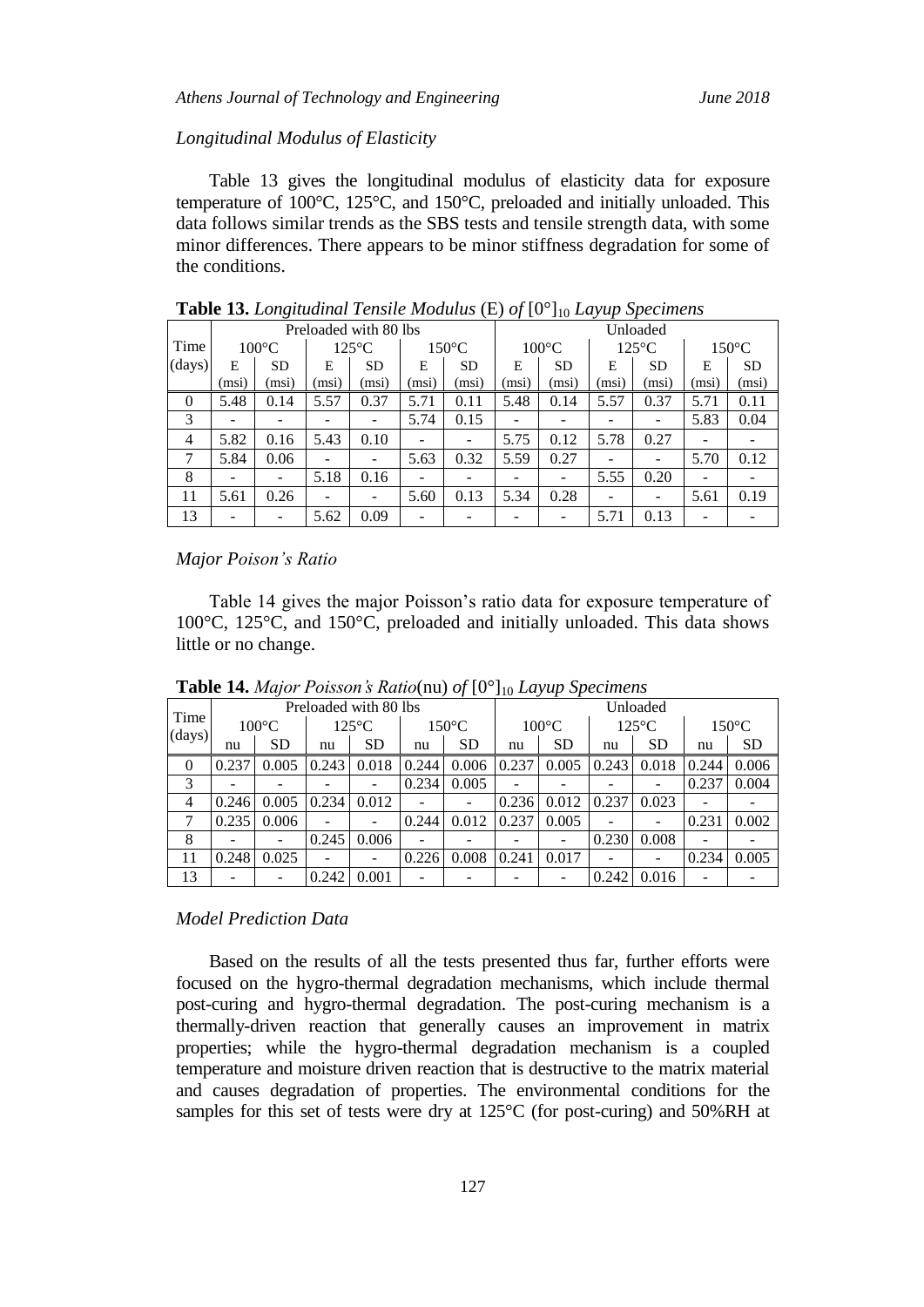## *Vol. 5, No. 2 Trovillion et al.: Experimental Results of Accelerated Long-term…*

85°C (for hygro-thermal), stressed and unstressed. Also, to obtain data that can be used to verify more complex layups the samples were fabricated using a quasiisotropic layup.

#### Baseline Data

The baseline data for the longitudinal tensile properties of both  $[0^{\circ}]_{10}$  and quasi-isotropic layupsis listed in each table for time equals zero days. For cases where multiple panels were used in a single data set, the baseline values were obtained by averaging values of corresponding panels. The baseline results for the inter-laminar shear strength are obtained from only one 42-ply panel. This panel had 7,146 psi with SD of 280 psi.

It was noted earlier that all panels (including the  $[0^{\circ}]_{10}$  and quasi-isotropic) were cut into 11" by 1" coupons. The SBS coupons were cut into five smaller pieces, while the tension ones were full size, 11" by 1". The tensile specimens were used to obtain longitudinal properties (which were obtained from stressstrain diagrams) and Poison's ratio.

## Inter-laminar Shear Strength, SBS Tests Results

The inter-laminar shear strength degradation data for the SBS tests from the two exposure conditions is given in Table 15; initially unloaded and preloaded with 40 pounds. As expected, the dry, 125°C cases show a steady increase in properties as post curing occurred. The higher temperature cases all show an increase in strength followed by what appears to be an eventual degradation as shown in Figure 7.

|        |             | 50%RH at $85^{\circ}$ C |             |           |        | Dry at $125^{\circ}$ C |           |             |           |
|--------|-------------|-------------------------|-------------|-----------|--------|------------------------|-----------|-------------|-----------|
| Time   | Loaded      |                         | Unloaded    |           | Time   |                        | Loaded    |             | Unloaded  |
| (days) | <b>ILSS</b> | <b>SD</b>               | <b>ILSS</b> | <b>SD</b> | (days) | <b>ILSS</b>            | <b>SD</b> | <b>ILSS</b> | <b>SD</b> |
|        | (ksi)       | (ksi)                   | (ksi)       | (ksi)     |        | (ksi)                  | (ksi)     | (ksi)       | (ksi)     |
|        |             |                         |             |           |        |                        |           |             |           |
| 0      | 7.15        | 0.280                   | 7.15        | 0.280     |        | 7.15                   | 0.280     | 7.15        | 0.280     |
| 14     | 6.04        | 0.073                   | 6.87        | 0.209     |        | 8.36                   | 0.283     | 8.38        | 0.241     |
| 28     | 5.78        | 0.134                   | 5.22        | 0.081     | 14     | 8.42                   | 0.244     | 7.60        | 0.197     |

**Table 15.** *ILSS of Hygro-thermal Degradation Specimens*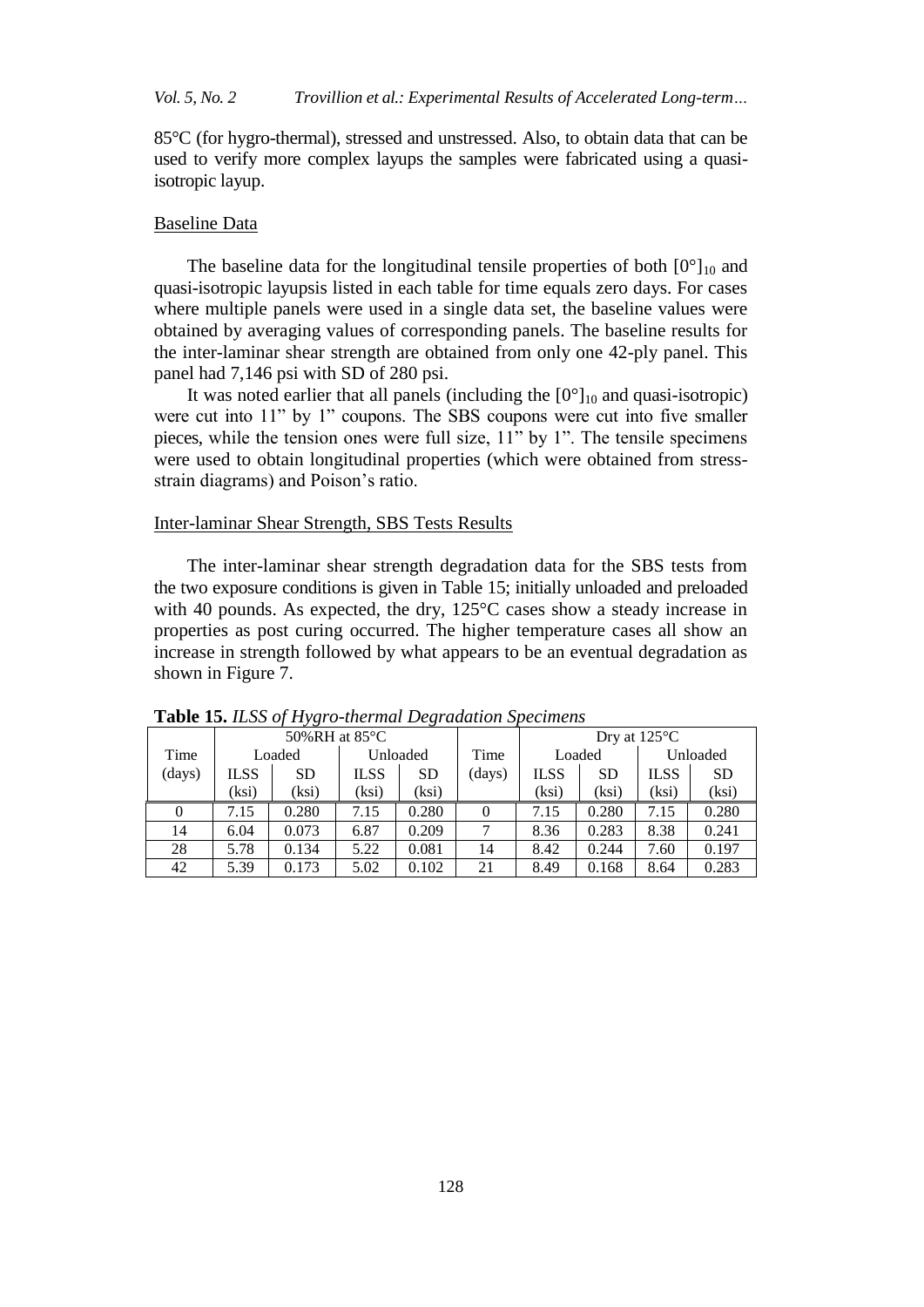

**Figure 7.** *Preloaded vs. Unloaded ILSS Strength for 50%RH at 85°C*

#### Tensile Tests Results

The material properties derived from tensile tests include the ultimate longitudinal tensile strength, the longitudinal tensile modulus of elasticity, and the Poison's ratio. These properties were collected for the unidirectional and quasi-isotropic layups, all of which were unloaded. The degradation data for the two exposure conditions is given in Table 16 for the ultimate longitudinal tensile strength, in Table 17 for the longitudinal tensile modulus, and in Table 18 for the major Poison's ratio. Notice that there is a substantial degradation in properties of both  $[0^{\circ}]_{10}$  and quasi-isotropic specimens for the 50%RH at 85 $^{\circ}$ C initially, but no appreciable change for the dry at 125°C specimens; see Figures 7 and 8. However, there is no appreciable degradation in modulus or Poisson's ratio properties.

**Table 16.** *Longitudinal Tensile Strength* (LTS) *of* [0°]10 *& Quasi-isotropic Specimens*

|          |            |               | Unidirectional |                        | Quasi-isotropic |               |            |              |  |  |
|----------|------------|---------------|----------------|------------------------|-----------------|---------------|------------|--------------|--|--|
| Time     |            | 50%RH at 85°C |                | Dry at $125^{\circ}$ C |                 | 50%RH at 85°C |            | Dry at 125°C |  |  |
| (days)   | <b>LTS</b> | <b>SD</b>     | <b>LTS</b>     | <b>SD</b>              | <b>LTS</b>      | <b>SD</b>     | <b>LTS</b> | <b>SD</b>    |  |  |
|          | (ksi)      | (ksi)         | (ksi)          | (ksi)                  | (ksi)           | (ksi)         | (ksi)      | (ksi)        |  |  |
| $\Omega$ | 121.2      | 13.1          | 121.2          | 13.1                   | 40.3            | 4.30          | 41.4       | 2.34         |  |  |
| 7        |            |               | 119            | 5.88                   |                 |               | 42.0       | 4.05         |  |  |
| 14       | 60.6       | 6.36          | 116            | 11.1                   | 23.6            | 1.25          | 40.9       | 3.33         |  |  |
| 21       |            |               | 119            | 5.45                   |                 |               | 40.1       | 3.89         |  |  |
| 28       | 63.3       | 3.97          |                |                        | 23.9            | 1.05          |            |              |  |  |
| 42       | 64.6       | 3.16          |                |                        | 23.0            | 1.68          |            |              |  |  |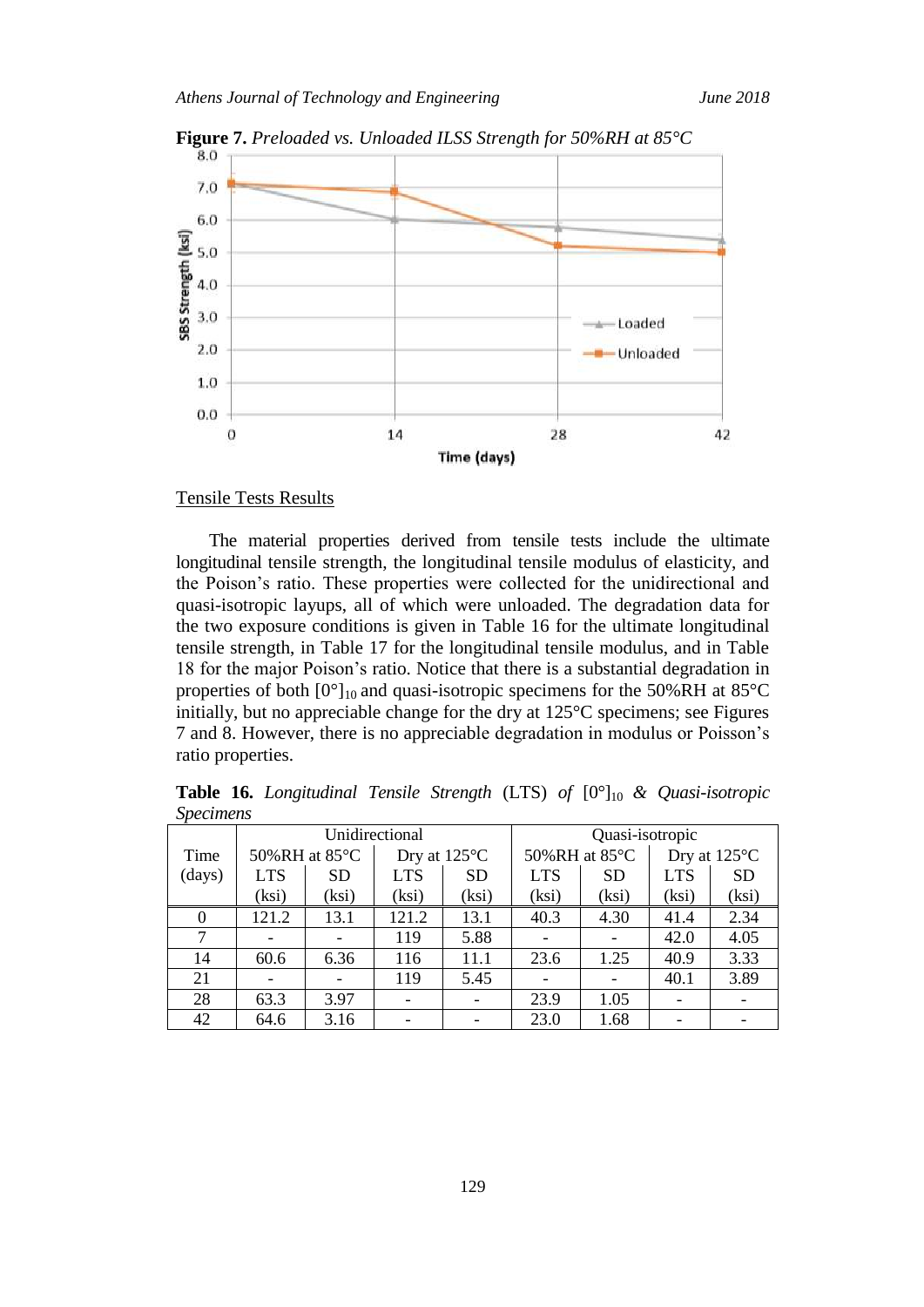*Vol. 5, No. 2 Trovillion et al.: Experimental Results of Accelerated Long-term…*

|          |                   |               | Unidirectional    |                        | Quasi-isotropic   |               |                        |           |  |
|----------|-------------------|---------------|-------------------|------------------------|-------------------|---------------|------------------------|-----------|--|
| Time     |                   | 50%RH at 85°C |                   | Dry at $125^{\circ}$ C |                   | 50%RH at 85°C | Dry at $125^{\circ}$ C |           |  |
| (days)   | $E \text{ (msi)}$ | <b>SD</b>     | $E \text{ (msi)}$ | <b>SD</b>              | $E \text{ (msi)}$ | <b>SD</b>     | E                      | <b>SD</b> |  |
|          |                   | (msi)         |                   | (msi)                  |                   | (msi)         | (msi)                  | (msi)     |  |
| $\Omega$ | 5.86              | 0.205         | 5.86              | 0.205                  | 2.44              | 0.142         | 2.53                   | 0.078     |  |
| $\tau$   |                   |               | 5.43              | 0.193                  |                   |               | 2.43                   | 0.019     |  |
| 14       | 5.06              | 0.092         | 5.49              | 0.212                  | 2.33              | 0.055         | 2.36                   | 0.039     |  |
| 21       |                   |               | 5.70              | 0.155                  |                   |               | 2.57                   | 0.038     |  |
| 28       | 5.68              | 0.226         |                   |                        | 2.29              | 0.033         |                        |           |  |
| 42       | 5.64              | 0.285         |                   |                        | 2.22              | 0.048         |                        |           |  |

**Table 17.** *Longitudinal Modulus* (E) *of* [0°]<sup>10</sup> *and Quasi-isotropic Specimens*

**Table 18.** *Poisson's Ratio* (nu) *of* [0°]<sup>10</sup> *and Quasi-isotropic Specimens*

| Time<br>(days) |       | Unidirectional |       |                        | Quasi-isotropic |           |              |           |  |  |
|----------------|-------|----------------|-------|------------------------|-----------------|-----------|--------------|-----------|--|--|
|                |       | 50%RH at 85°C  |       | Dry at $125^{\circ}$ C | 50%RH at 85°C   |           | Dry at 125°C |           |  |  |
|                | nu    | <b>SD</b>      | nu    | <b>SD</b>              | nu              | <b>SD</b> | nu           | <b>SD</b> |  |  |
|                | 0.236 | 0.009          | 0.236 | 0.009                  | 0.307           | 0.018     | 0.298        | 0.024     |  |  |
|                |       |                | 0.220 | 0.009                  |                 |           | 0.277        | 0.010     |  |  |
| 14             | 0.220 | 0.012          | 0.221 | 0.003                  | 0.337           | 0.010     | 0.272        | 0.015     |  |  |
| 21             |       |                | 0.215 | 0.028                  |                 |           | 0.308        | 0.012     |  |  |
| 28             | 0.239 | 0.014          |       |                        | 0.313           | 0.014     |              |           |  |  |
| 42             | 0.228 | 0.013          |       |                        | 0.299           | 0.012     |              |           |  |  |

# **Conclusions**

The preliminary data results indicate that the time to convergence of the tested properties did primarily depended on the environmental conditioning temperature – as the temperature increased, the time to convergence of the tested properties decreased. Materials generally only experienced degradation for the specimens conditioned at 85°C/93% RH, which is associated with a hygrothermal degradation mechanism. This is primarily driven by the presence of moisture and tends to decrease (or degrade) the matrix properties with time. Second, the effect of temperature appears to initially increase the inter-laminar shear strength, which is likely due to post curing of the epoxy matrix at temperatures above room temperature.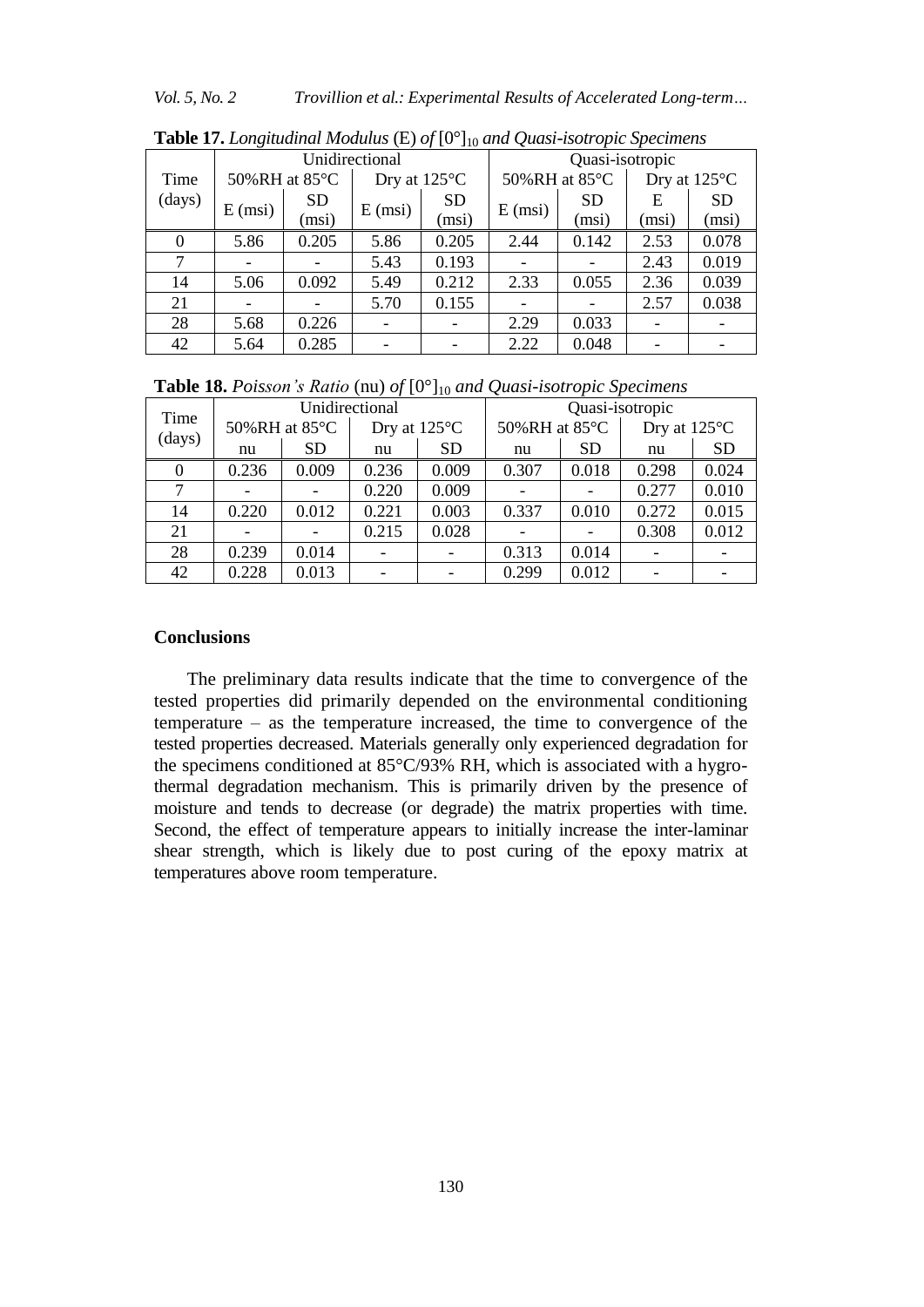



**Figure 8.** *Longitudinal Strength of Quasi-isotropic Specimens for 50% RH at 85°C and Dry at 125°C*



This shows that properties dominated by the matrix are most affected by the effects of moisture and temperature. Based on the results, two primary degradation mechanisms were identified: